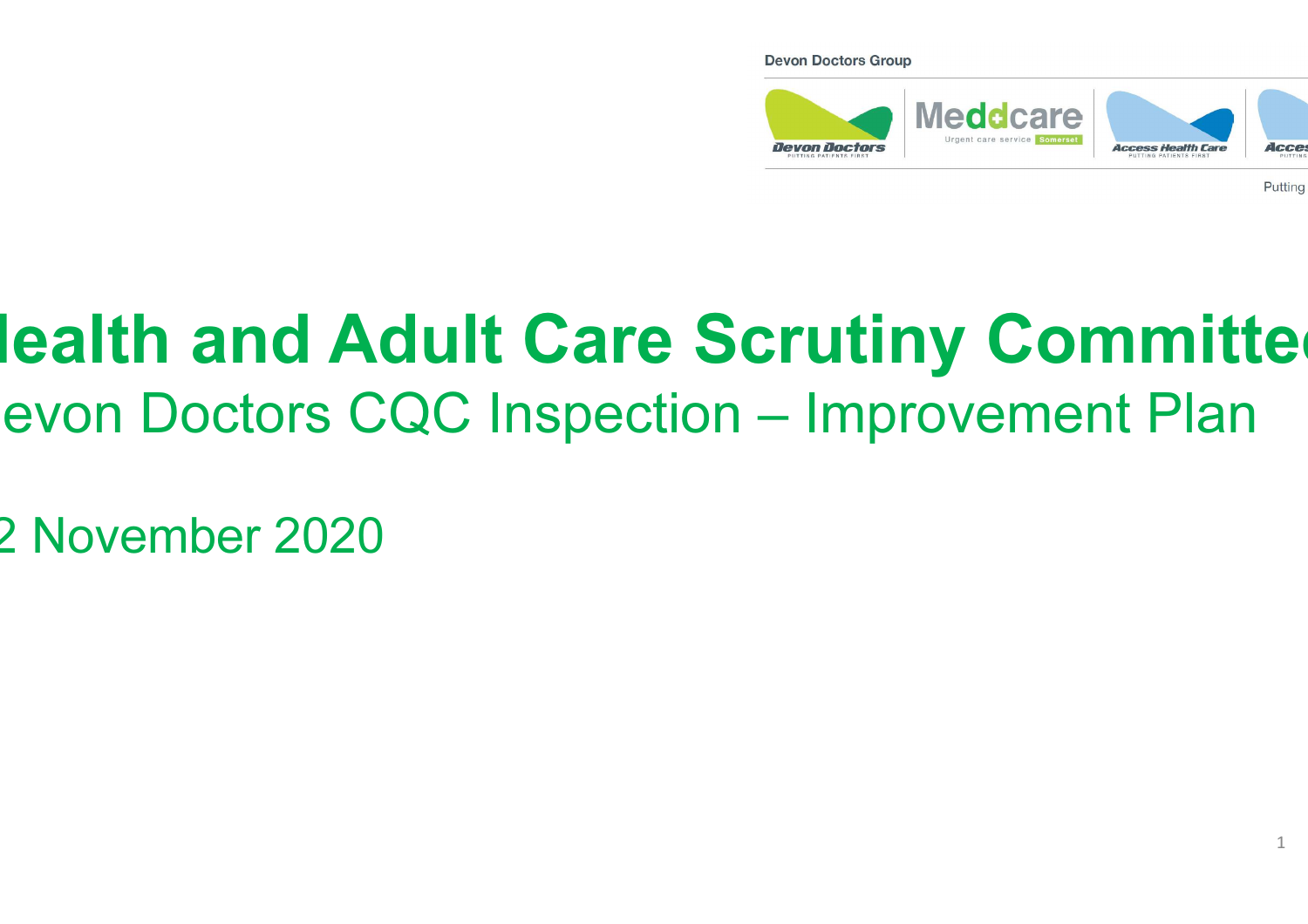## ntents

#### **Devon Doctors Group**



- $3$ Introduction and Foreword
- $\overline{4}$ CQC Findings, Conditions, and Requirements
- Slide 8Improvement Plan – 111, Out of Hours, Governance, and Patient Safety
- $\overline{3}$ Assurance Processes
- $25$ Appendix A: Conditions of Registration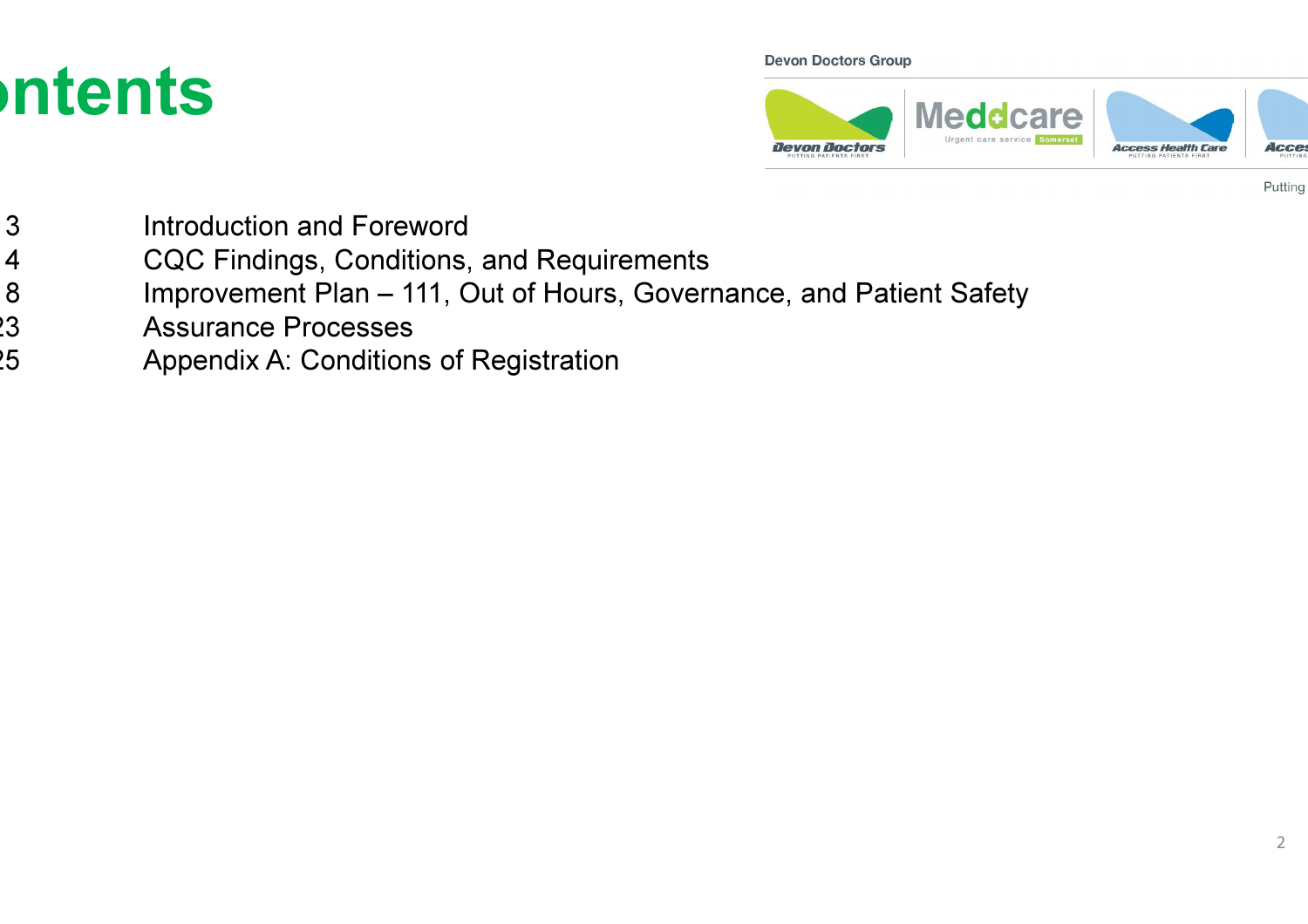# roduction and Foreword

**Devon Doctors Group** 



Putting

ing the Care Quality Commission (CQC) inspection of Devon Doctors (the Organisation) in July 2020, the isation has put significant efforts and resources in to addressing the areas of concern that were highlighted e. This presentation sets out the progress made to date against the action plan, the governance and assurance ises in place to oversee the delivery of the plan, and the impact that these actions have had on patient safet ance and performance.

QC Improvement plan was developed with oversight from Devon Clinical Commissioning Group (the CCG) iave also been a key part of the assurance process, holding weekly meetings to obtain assurance on the y of the model, and holding Devon Doctors to account where the necessary progress has not been made. oration has enabled a system approach to resolving the concerns raised by the CQC.

ne forthcoming mobilisation of Think111First in Devon on 30 November 2020, it is essential that the Organi strong place to deliver this system-wide change programme to enable the health and social care system to ctive as possible over what is forecast to be the most challenging for many years due to the combination c I winter pressures and Covid-19. It is against this background that this presentation and supporting paper i

stin Geddes Executive Officer, Devon Doctors

written.

 Darryn Allcorns Chief Nursing Officer, Devon CCG.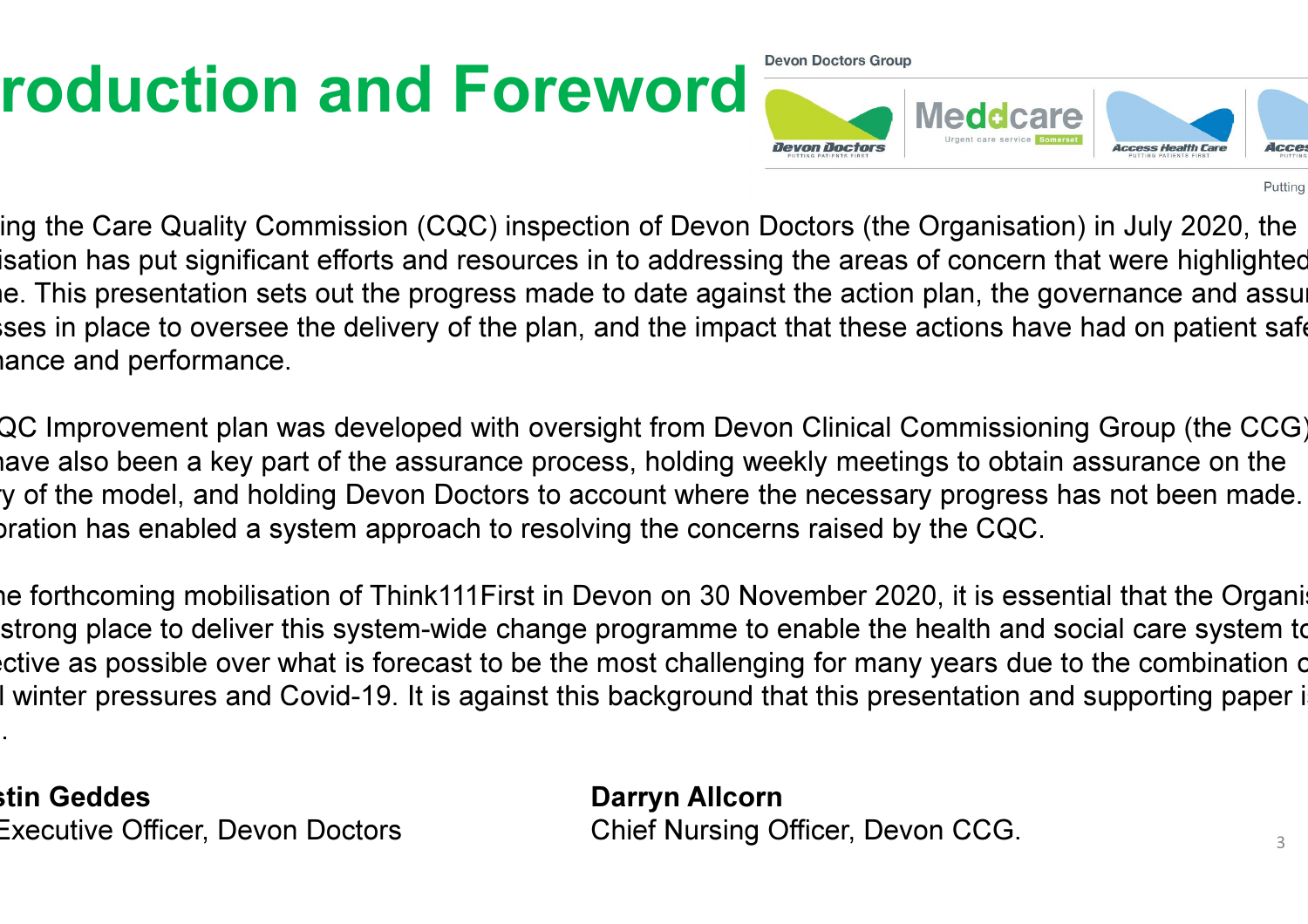#### **Devon Doctors Group**



Putting

# CQC Findings, Conditions, and Requirements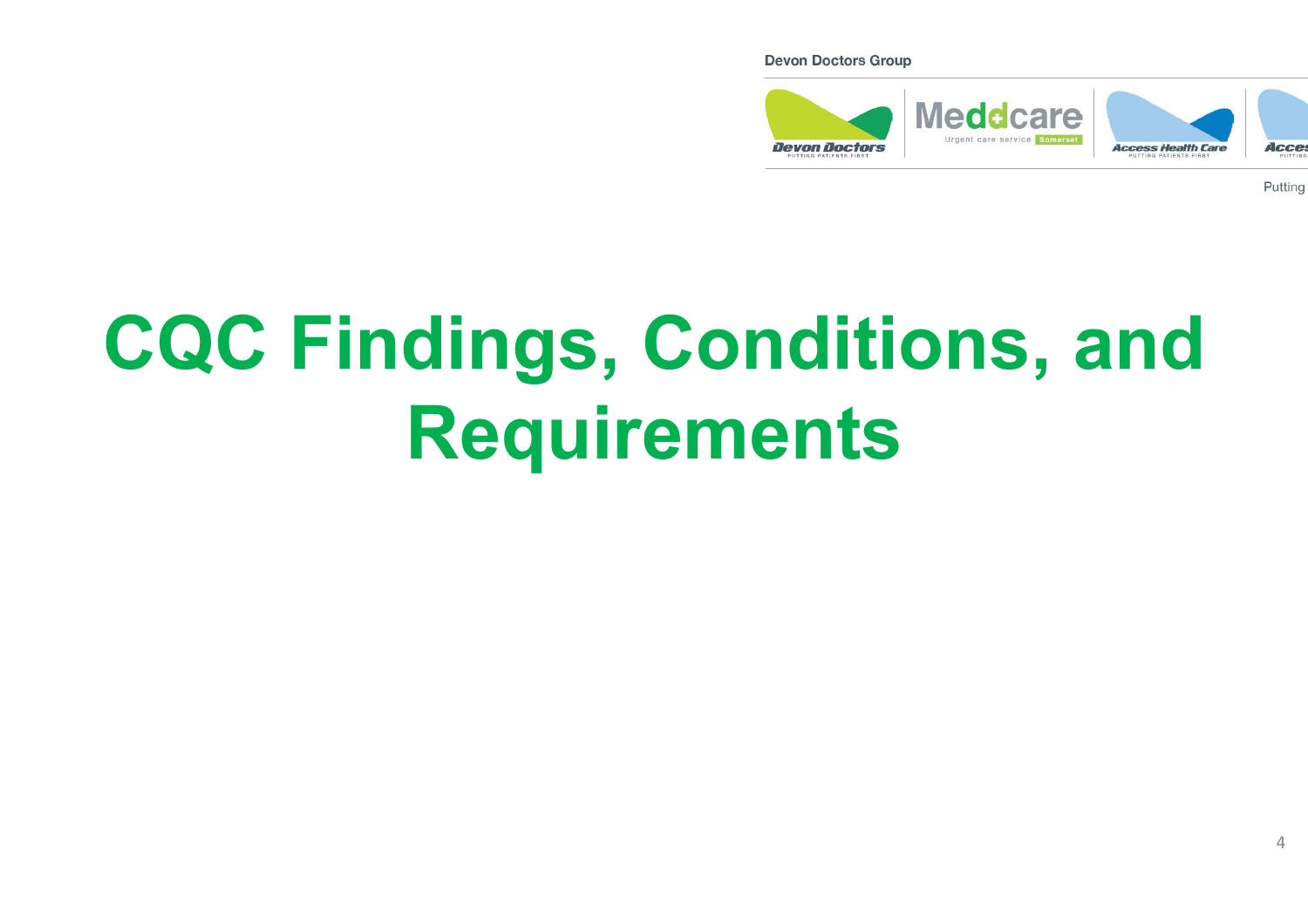# **nal Report Findings**

**Devon Doctors Group** 



Putting

September 2020 the Care Quality Commission published its final report on the areas of improvement identified the visit. In particular the following points are highlighted (taken from the Executive Summary):

tems to keep patients safe and safeguarded from abuse were not consistently followed or monitored all staff had received up-to-date safeguarding and health and safety training appropriate to their role. Service could not consistently demonstrate how significant events were identified; used to make improven nsured relevant learning was embedded in everyday practice.

rmation to enable staff to deliver safe care and treatment to patients was not always up to date.

dback from some staff included that they were not always confident that the training they received adequa pared them for their role.

a related to key performance indicators for the NHS 111 service showed that the service was consistently siderably below England averages and did not achieve the required national targets.

Service used a recognised forecasting tool to determine staffing levels required; however, there were time en there were significant shortfalls in the number of staff on duty.

ders were unable to demonstrate that actions to address challenges to quality and sustainability were effed into place and monitored.

all staff told us they felt supported by leaders to perform their role effectively. Staff were not fully involved i hing of the service.

tems and processes in place to support good governance were not fully embedded.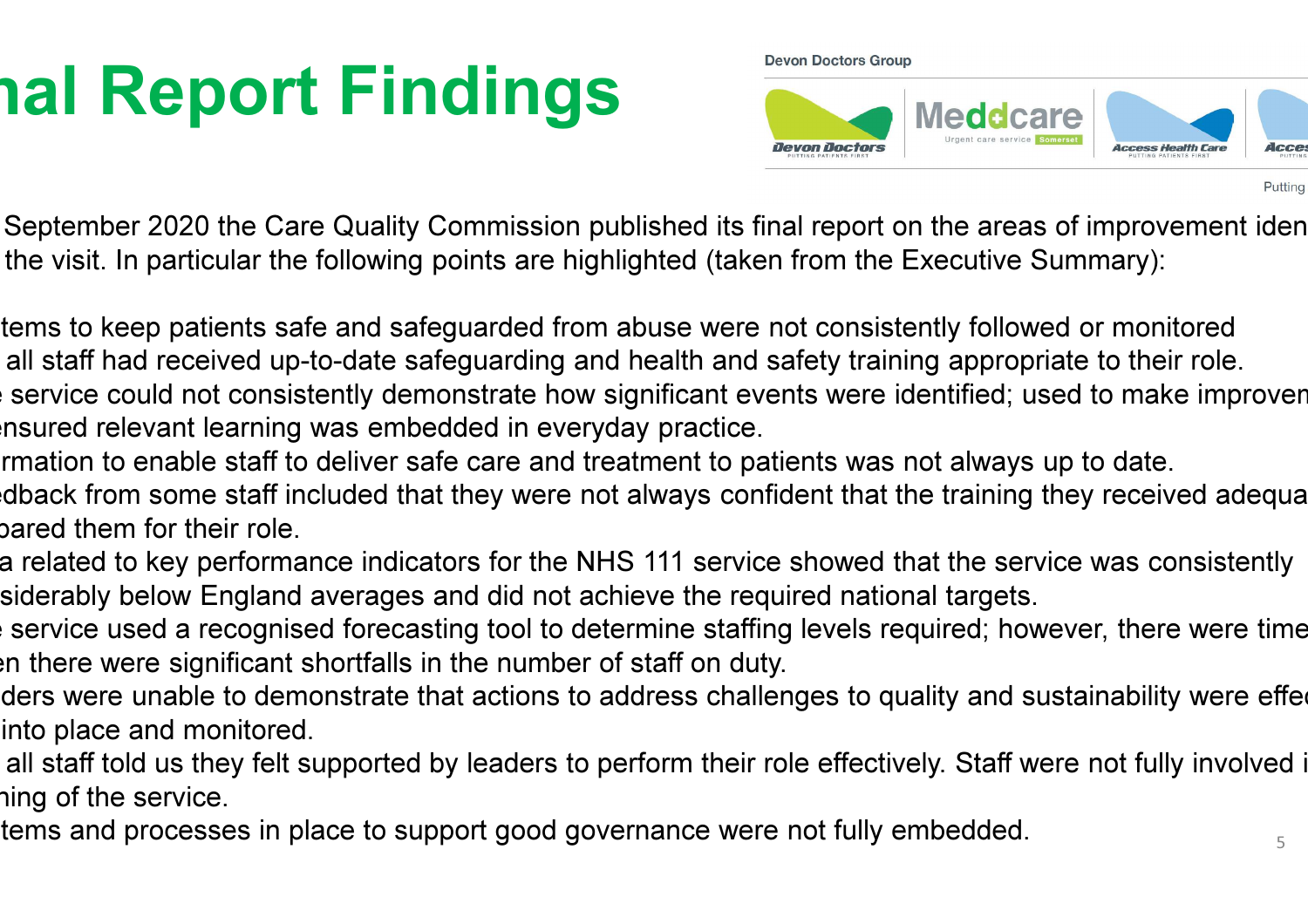# **nditions Required**

**Devon Doctors Group** 



Putting

July 2020, Devon Doctors received notification from the Care Quality Commission of 6 Conditions on the I ration following the completion of the inspection visit on 14-16 July 2020. These Conditions were:

duce a plan that addresses conditions 2 to 6 below

sure that the Devon 111 service is appropriately resourced to enable the national 60 second SLA and andonment %age targets to be delivered on a consistent basis.

sure that the Devon and Somerset OOH services are appropriately resourced to enable the national NQR9 gets to be delivered on a consistent basis.

Inprove the governance and service improvement processes with regards to the 111 service. This must inclue ntification, review and learning from significant events and serious incidents.

Improve the governance and service improvement processes with regards to the OOH service. This must include to identification, review and learning from significant events and serious incidents.

Implement new processes to oversee patient safety when there are delays in the OOH service.

Il conditions are reproduced at Appendix A to this document.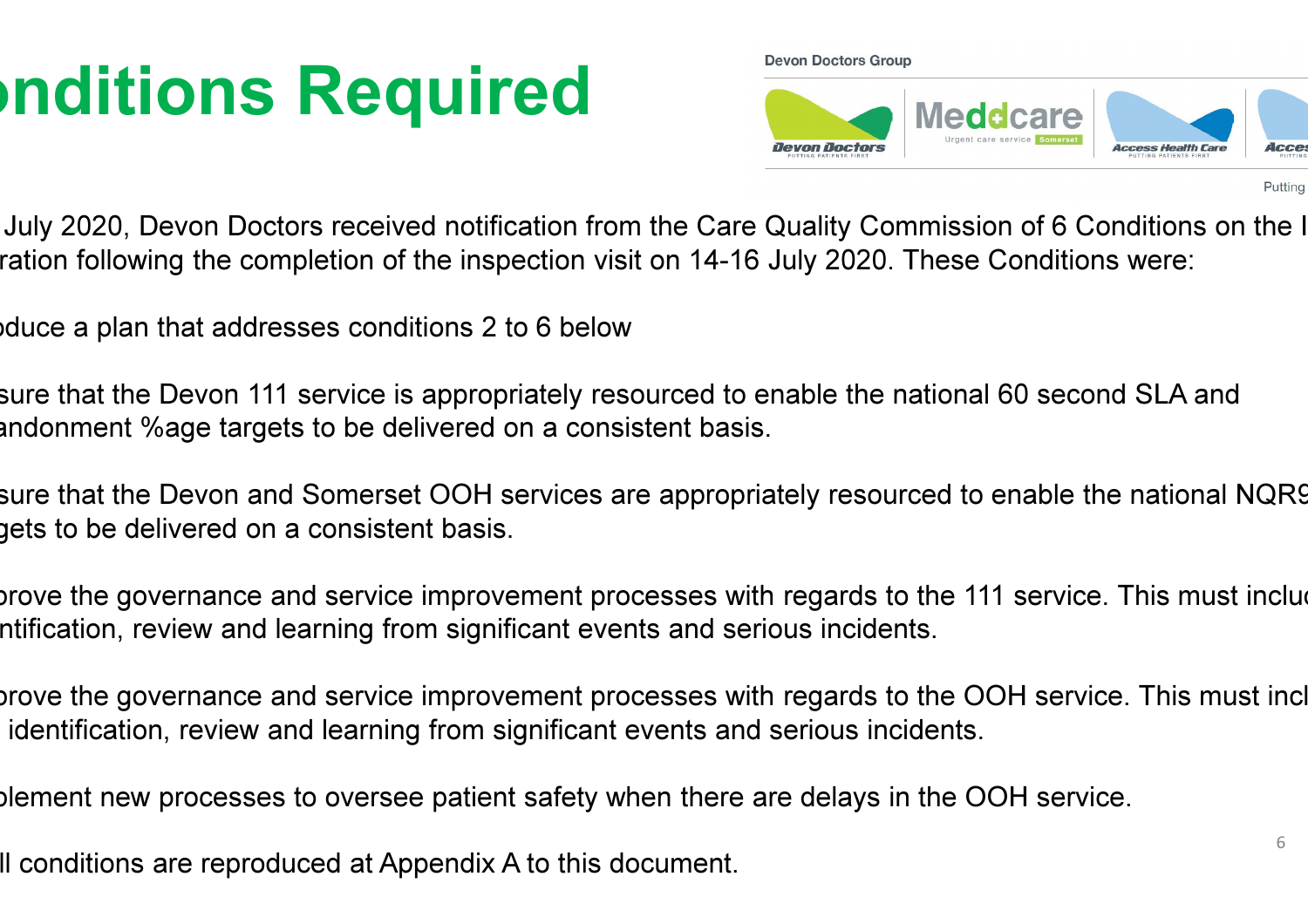# **2C Requirements**

**Devon Doctors Group** 



- ition to the Conditions on Registration, the final published CQC report requires Devon Doctors to make cha following five areas:
- lays in identifying and reporting safeguarding concerns
- vision of safeguarding training
- viding Staff with sufficient opportunities to feedback on how the service was provided and developed.
- mpletion of mandatory training
- view operational training to ensure that it meets the needs of staff to enable to perform their duties.
- vonse to the Conditions and Requirements on the Organisation's registration, Devon Doctors has created a d plan. This presentation sets out the high level detail of the areas covered in the plan and the impact that nade on patient safety and performance.
- ection Report: https://www.cqc.org.uk/location/1-382762170/reports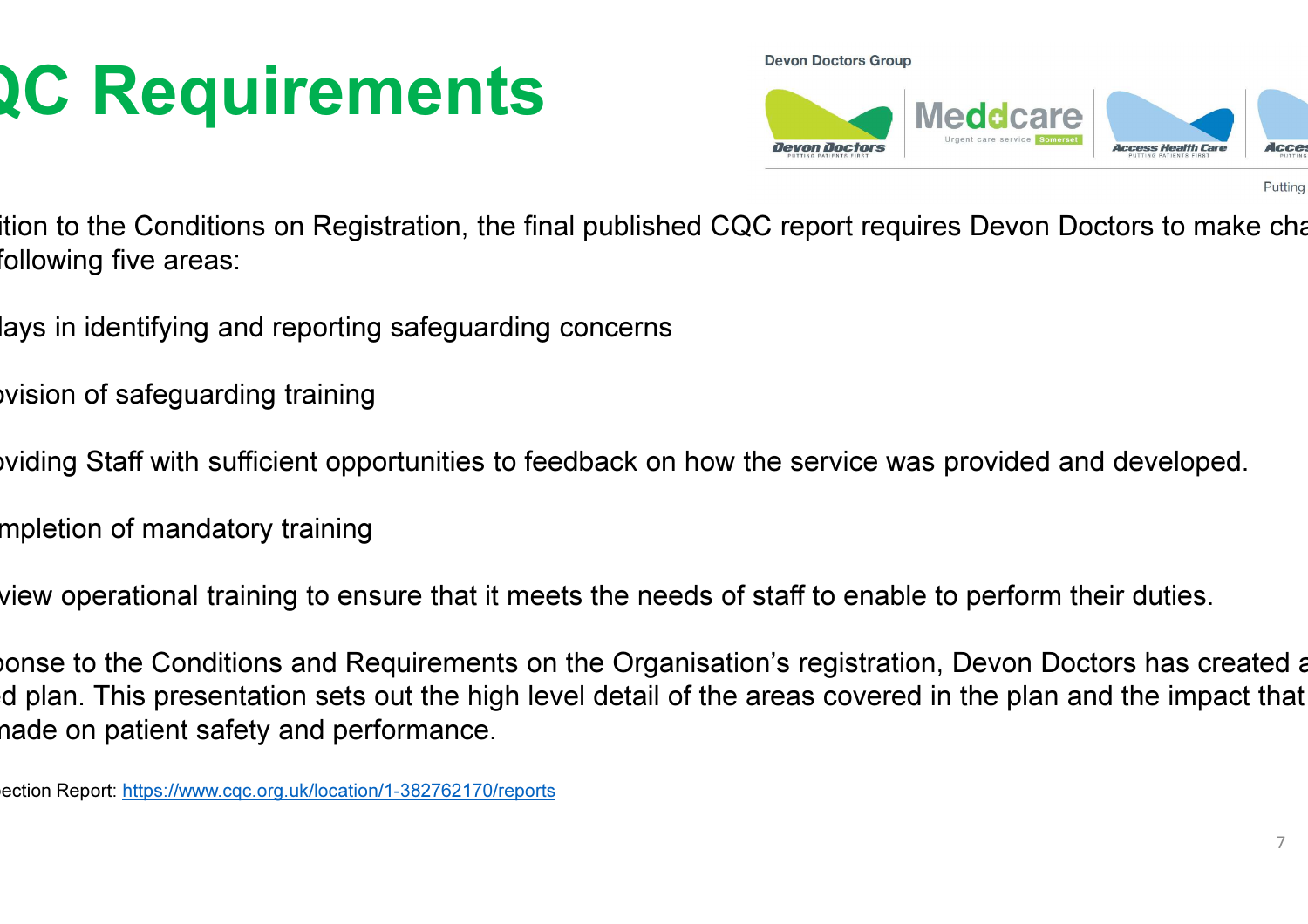**Devon Doctors Group** 



Putting

#### mprovement Plan - 111, Out of Hours Governance, and Patient Safety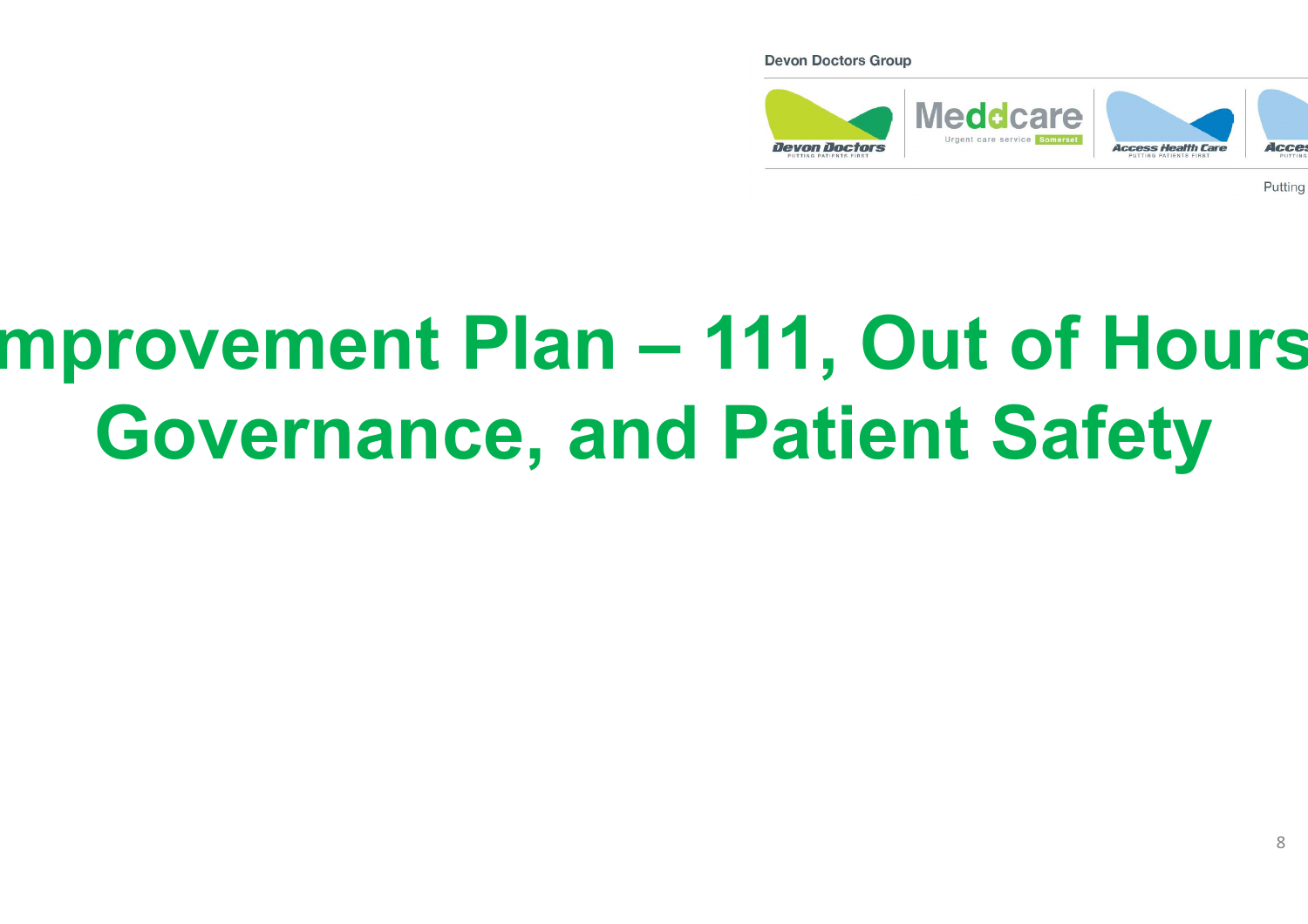# 1 Recruitment

**Devon Doctors Group** 



Putting

iance within the 111 service is solely dependent upon the number of people available to answer the calls being made by As such performance is sensitive to staff vacancies and sickness, as well as the call volume. The Devon 111 service wa ssioned to be delivered with 68FTE; this was increased to 88FTE during the summer of 2020. The recent NHS England s produced for Think111 shows that the service requires 96FTE to deliver the core service and a further 8FTE to deliver ad activity for Think111. There are ongoing long term funding discussions with Devon CCG to agree the required level o funding.

I Improvement plan is mainly focussed on increasing the number and quality of call handlers within the service. The gra blow the level of staff recruited in to the service since July and the conversion of those staff in to active call handlers over the service of the service of the service of the service of the service of the service of the me period. The shortfall in recruits transferring in to the Live system is due to the level of attrition within the training pha nent.



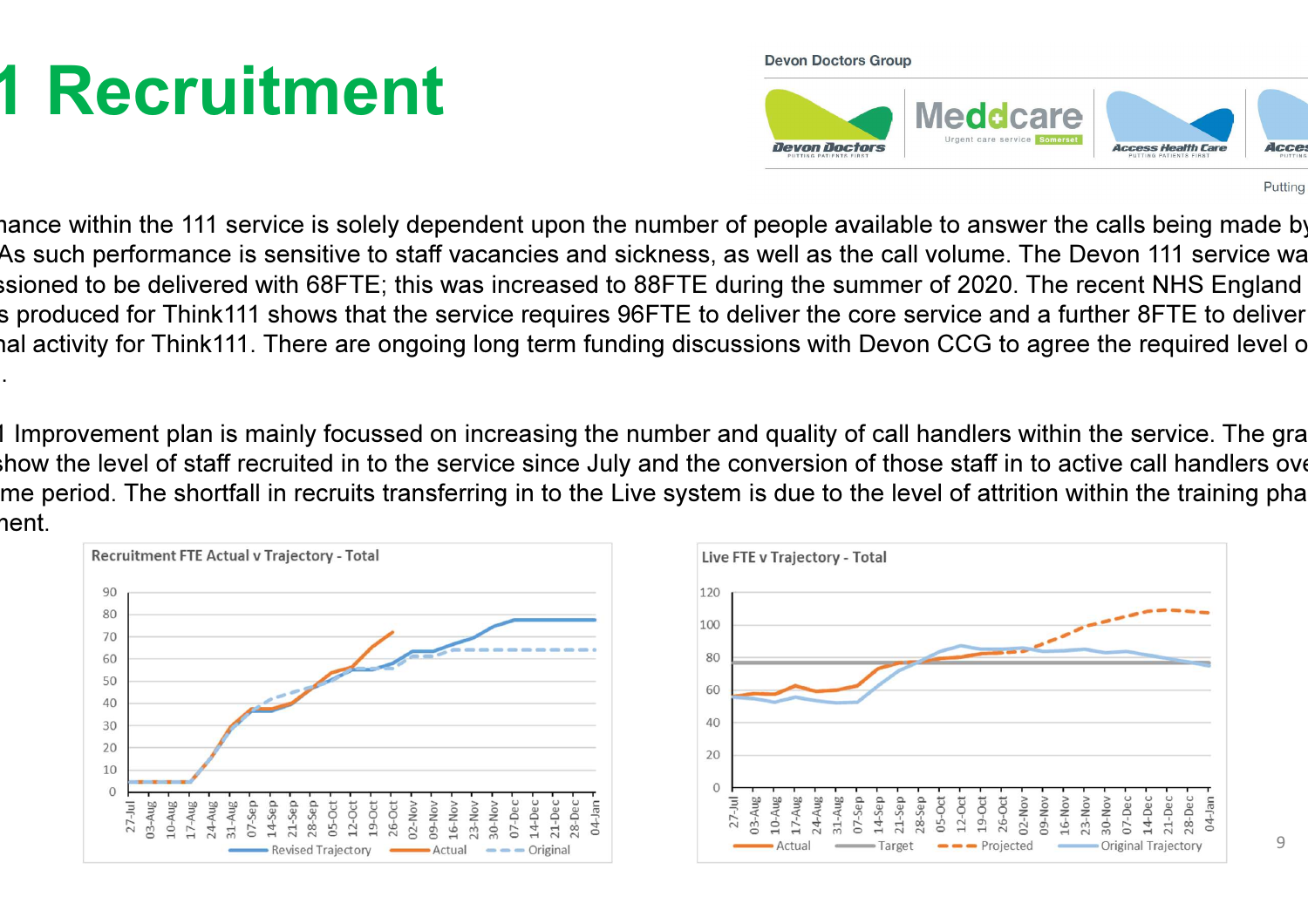# **1 Recruitment**

**Devon Doctors Group** 



Putting

In to improve recruitment, and reduce attrition, within the Devon 111 service, the Organisation has taken the ng steps:

ianced selection and onboarding processes to ensure that the correct recruits are put on the 3 week trainin cess. This includes playing anonymised calls which demonstrate how challenging the role can be.

D and current Health Advisor attend induction to discuss the positives of the role and experiences within Devo :tors.

oping of the attrition to determine the pressure point in the recruitment pathway (see next slide)

rnal "independent" end to end review of training by the Company Secretary (an accredited train the trainer agement with the national NHS England Pathways Team to review the Organisation's provision of the national alth Advisor training scheme to identify areas for improvement.

Interviews with all members of staff to identify where improvements can be made within both the training and environments.

roved corporate induction as part of the training course.

rision of the Service Advisor (in house) training course based on feedback from trainees.

10bart of Think111First an additional call centre has been set up in Plymouth to target a new recruitment area er levels of employment compared to Exeter and East Devon.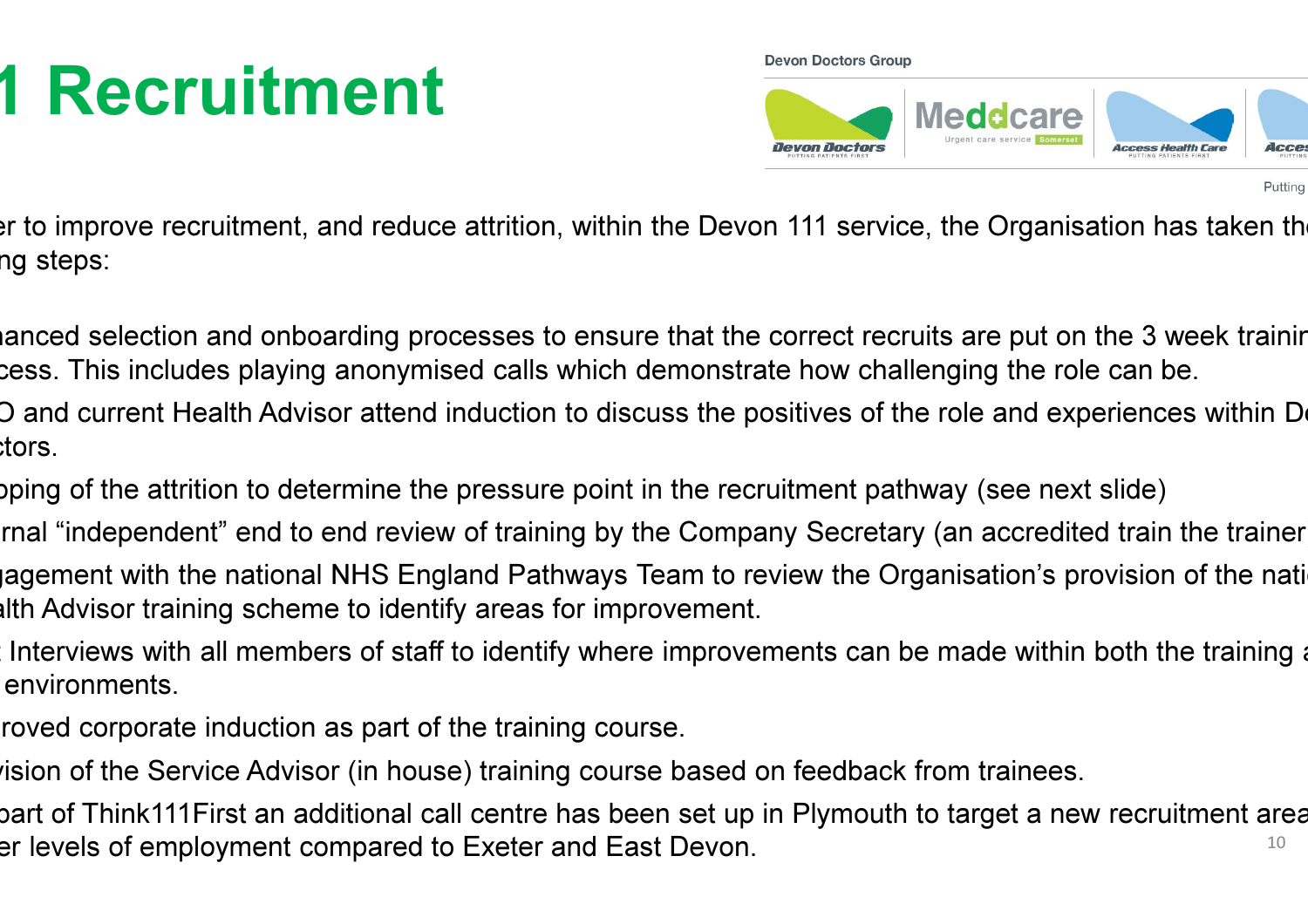### 111 / CAS Attrition 01 July 2020 onwards

iarts below track the attrition by FTE and Headcount since July 2020. This information is used to identify w tive action is required to address why people are leaving the service and put mitigations in place.











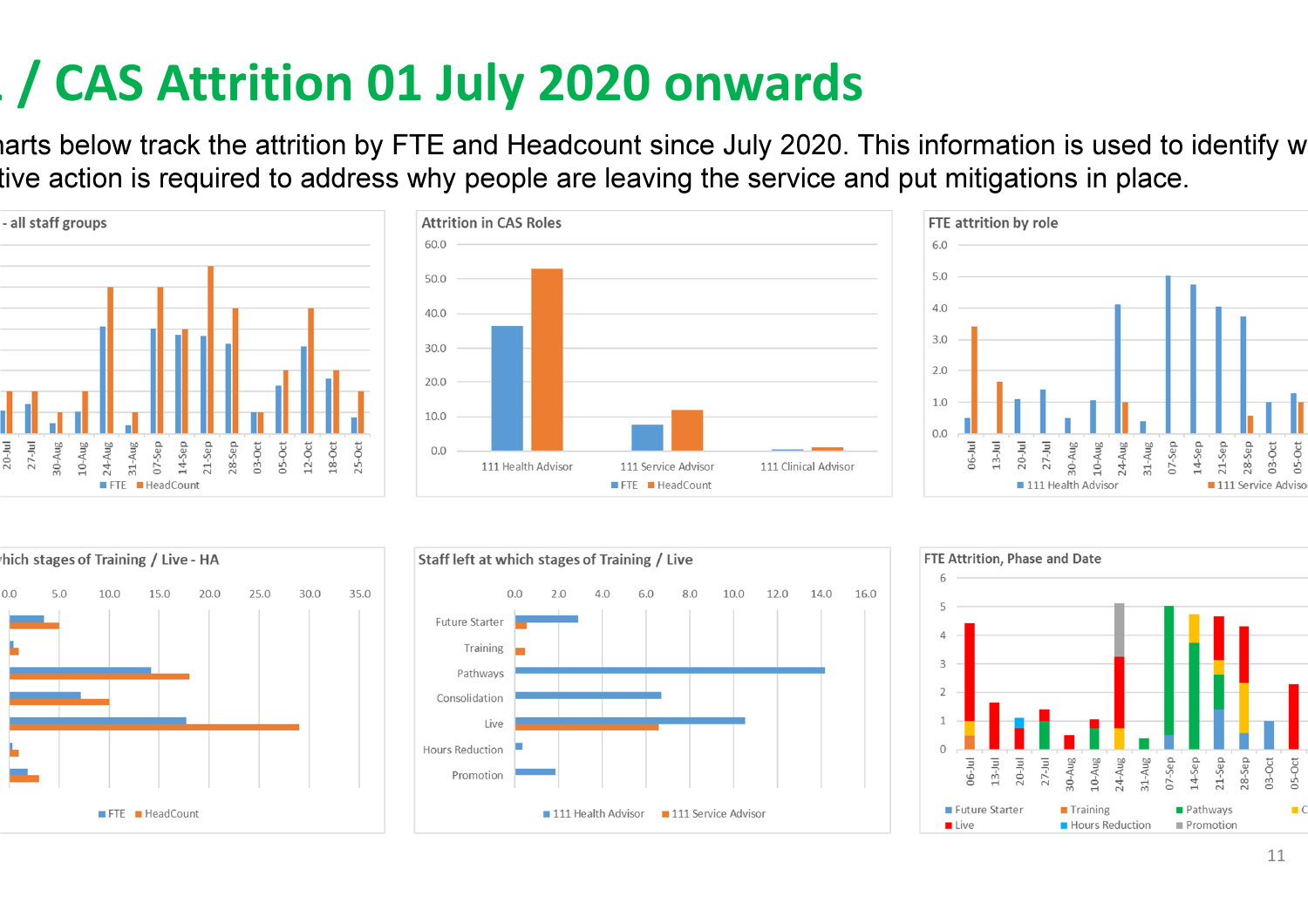## her areas for action - 111

**Devon Doctors Group** 



Putting

erflow Model: A test of change is being proposed to enable calls queuing within the 111 service to be answ a Service Advisor, assessed for an emergency health care need using CAScade and placed in a queue for cal call back if required. This is due to be tested during November.

dated Service Advisor Training: All existing Service Advisors have been retrained in all aspects of the role spective of the calls types normally taken. This means that they can be more flexible in answering the man tracted call types within the Call Centre. Current retraining levels show that 91% of all modules are comple 100% compliance will be achieved during November 2020.

**ntal Health Calls**: Livewell Southwest have provided a direct dial number 24/7 to take all Mental Health Cr s from 111 once they have been through Module 0. This process is not in place for the rest of Devon, altho versations are ongoing with Devon Partnership Trust in relation to this. Although the volume of Mental Hea s is low, they take a long time to take through the Pathways process and can often be traumatic for call hai to the nature of the call. Patients also benefit from the transfer to another service as they will get to speak ntal health clinician who will be able to provide the support needed.

**I Audits**: This is an ongoing process – the results for September were positive in terms of the quality of He isors (pass rate 85% Health Advisor, 94% Clinical Advisor). Additional training has been provided to those dlers who did not pass their audits, and appropriate action has been taken where practice was found to  $\beta$ e afe.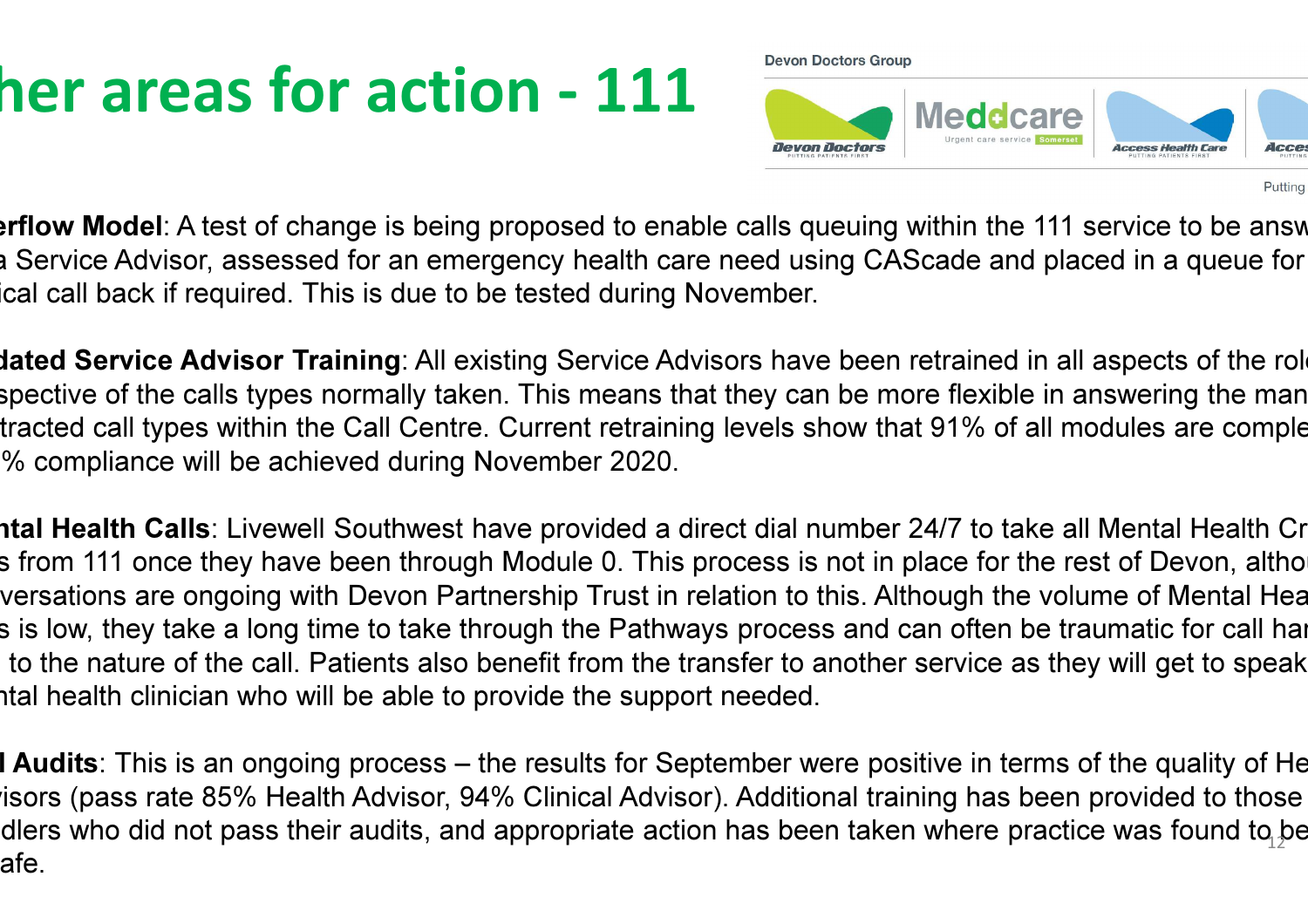# 1 Performance

35%

30%

25%

20%

15%

10%

5%

 $0%$ 

Apr-20

1200

1000

800

600

400

200

SLA - 7 day average

 $l$ un-20



 $Aug-20$ 

Sep-20

-Calls Received - Vol



 $Sep-20$ 

Calls Answered - Vol

Oct-20

 $Alu$ <sub>2</sub>-20



Abandonment %age

**Devon Doctors Group** 

 $\Omega$ 

Oct-20



- 111 performance has improved steadily single the inspection in July as there has been an increase in the level of call handlers within service. Similarly, there has been a reduct the proportion of calls abandoned during period.
- • However, the improvement is behind the trajectory for both the 60 second SLA and level of calls abandoned. This is due to a higher than anticipated level of failure during the training process.
- 13•Performance compared to the national 11 service has improved, with both the 60 second SLA and level of calls abandoned approaching the national average. This data currently I internal performance data by 2 weeks due national reporting delays.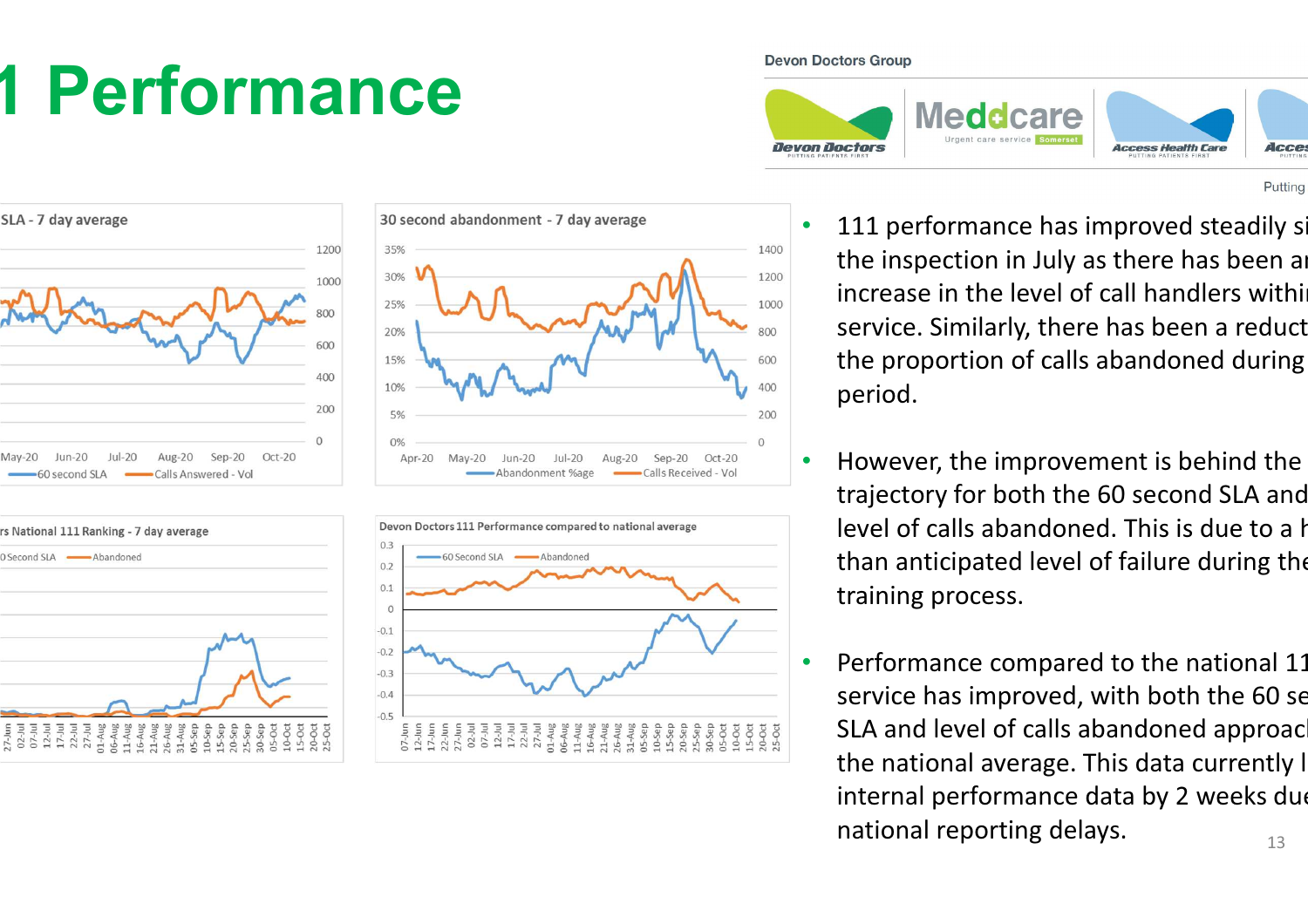## age Improvement Plan

**Devon Doctors Group** 



Putting

rove performance against the NQR9 performance requirement (the time taken to triage a patient on receipt from 11 has been taken in the following key areas:

- esign the Clinical Operating model within the ICUS so that clinicians are focussed on the patients that represent the itest risk
- ease the efficiency of clinicians working within the Triage service
- ure that patients that have Covid-19 symptoms (HOT patients) are able to be direct booked without double handling  $es$  received from 111.
	- ew the operating model to ensure that patients are seen within clinically appropriate timescales.
	- rove efficiency of home visiting resources to minimise down time between patients, but also ensure that patients ar ed on clinical priority.

#### Model

- lysis has mathematically shown there is sufficient resource in the rota to meet Treatment Centre and Triage demand ne Visiting is excluded from the analysis as managed as a separate resource due to mobile nature of work.
- d to increase efficiency of workforce within Treatment Centres to maximise triage performance by direct booking ca k in to face to face clinicians without appointments.
- s of change undertaken during October have demonstrated an improvement in performance
- $\rm{ent}$  / Emergency activity is still managed within the CAS / remote clinical resources to retain central oversight of  $\rm{h}$ igh es.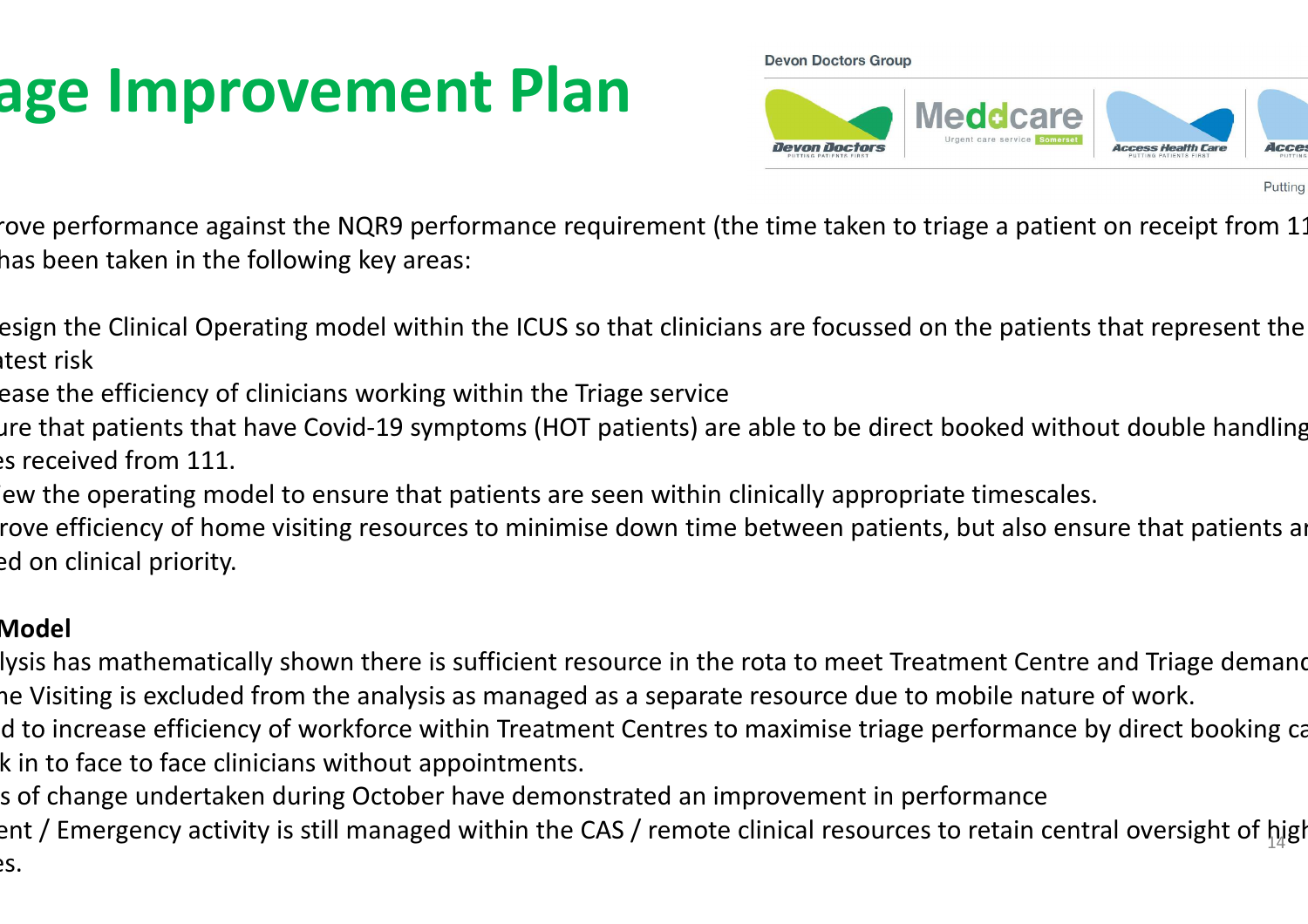## age Improvement Plan

**Devon Doctors Group** 



n Efficiency

ician efficiency is based on the number of patients a clinician can manage without compromising patient safety and lity. An unnecessary face to face appointment can often be avoided if more time is taken on the triage which is bett patient and more effective for the service.

a has been produced showing the number of appointments that a clinician spoke to / saw during their shift, the time I logged on and off of the clinical system, and the proportion of time that they are with a patient.

linicians are then RAG rated, and those that consistently show as Red are spoken to by the Medical Director. As effic roves, so the tolerance against the RAG scores will be reduced.

clinical efficiency data is reviewed in the Clinical Cabinet and then by the Quality Assurance Committee for oversigh arance.

ply advising clinicians that this review is in place has seen a group wide improvement in performance (Hawthorne e

#### Booking face to face patients in to a Treatment Centre

rder to maximise efficiency, a patient calling 111 who then needs an onward appointment should be booked directly tment Centre without further triage. At the current time, this is not possible because the service can not be sure th ent does not have Covid-19. As such all patients are given a triage prior to their face to face appointment to ensure  $\alpha$  do not have Covid-19 symptoms. This is inefficient and poor for patient experience.

are developing HOT sites across Devon to enable patients to be streamed by the Lead IUCS clinician to either a HOT m Treatment Centre depending on their need and symptoms.  $\cdot$  15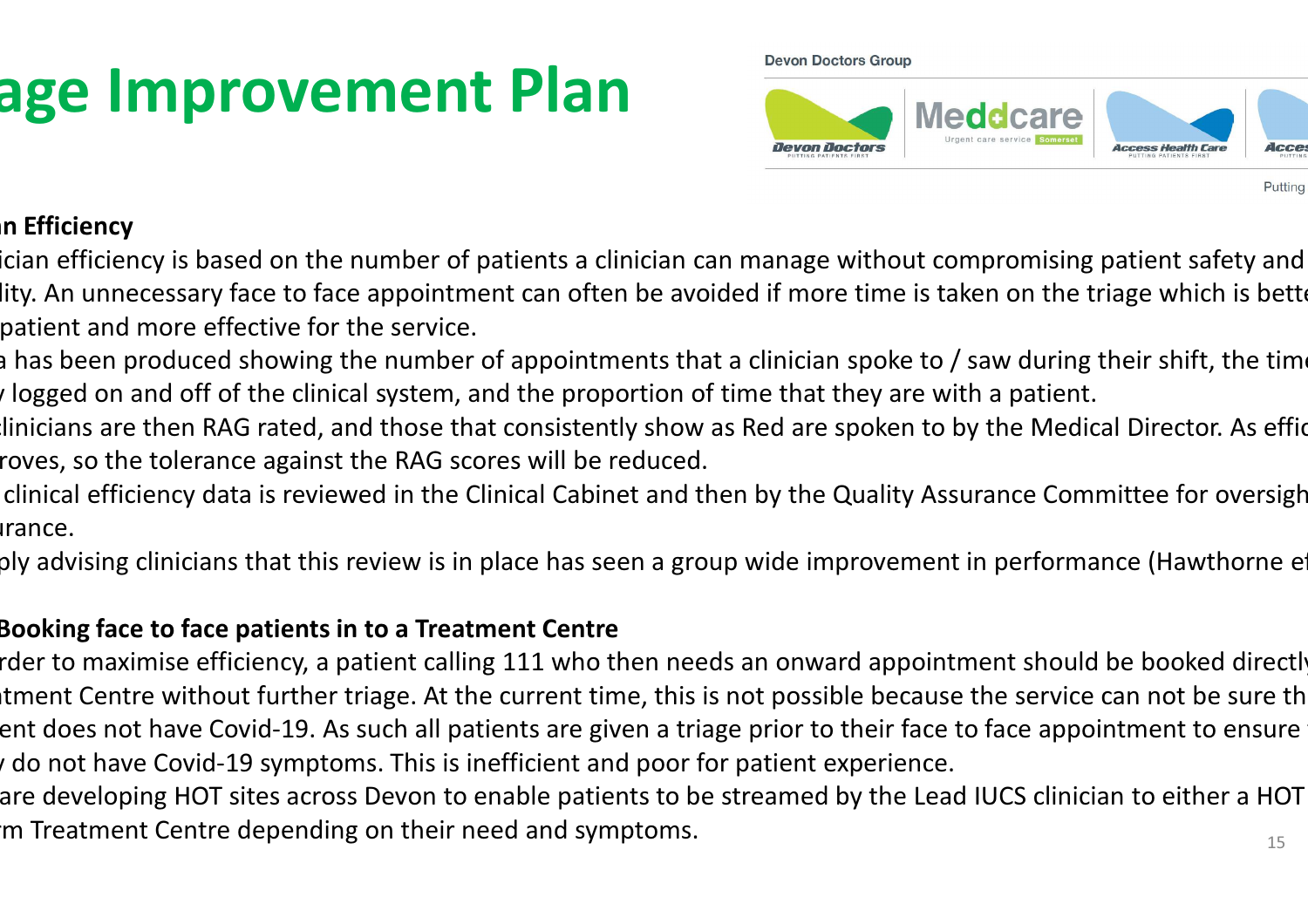# **Operating Model**

**Devon Doctors Group** 



d Operating Model

atient accessing healthcare services will be given a Disposition Code following completion of the assessment in NHS Iways. If onward care is required, these Codes provide a timescale in which the patient should receive their next clir tact. These codes have been determined nationally as being clinically safe.

on CCG has agreed to change the Out Of Hours service to an operating based on DX codes and not the historic NQR ets.

means that instead of an arbitrary allocation of a target time of between 20 minutes and 60 minutes, patients will cated a timescale of between 1 and 4 hours based on the information provided at the 111 assessment stage.

le some Disposition Codes have a longer timescale than 4 hours, in order to minimise the impact on Emergency artments it has been agreed that the longer codes will be reduced to 4 hours.

change in model will increase patient safety as it will ensure that patients are seen in a timescale based on their as d. It will also lead to a performance level that is comparable with other providers who have already transitioned to t service model.

on Doctors are currently developing the reporting behind the new Disposition Model. As a proxy, the performance f are urgent will increase from 70% to ~90%, and for routine call from 74% to ~92%.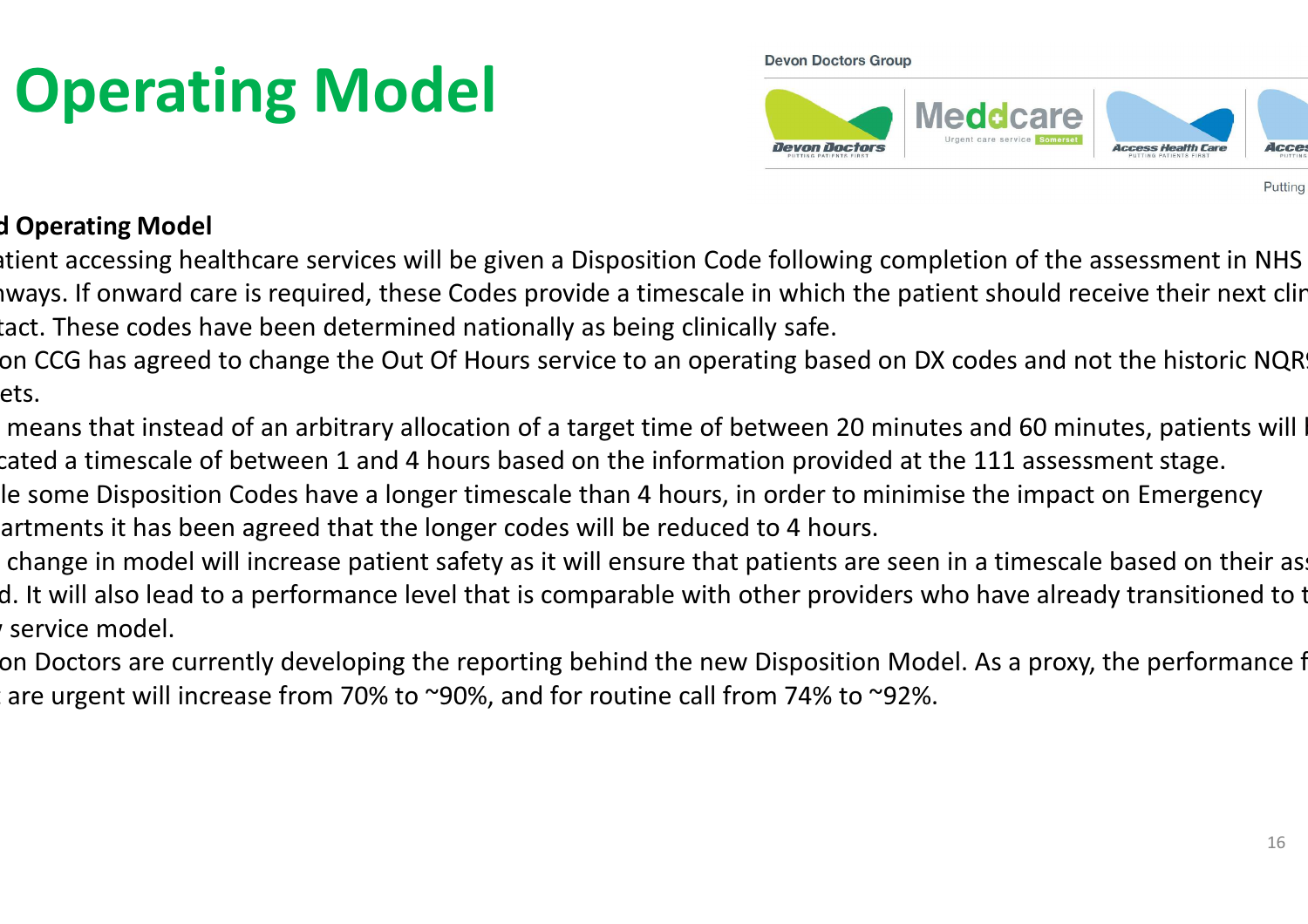# her areas for action

**Devon Doctors Group** 



Putting

ical Recruitment: A new Clinical recruitment and "onboarding" process has been designed to improve the first conta first shift experience for all new clinicians. This process includes a greater use on partner agency contacts and circul to improve promotion of opportunities.

ical Communications: During the first wave of Covid-19 the Organisation increased the frequency of clinical munications to weekly due to the ever changing nature of the legislation and local infection position. In response to tive feedback, these weekly communications have been maintained, providing a much needed update to clinicians st policies, processes, practice, and learning. In addition, the Medical Director is now holding monthly clinical briefir inars for all sessional and salaried clinicians within the service.

rove Home Visiting Efficiency: Meetings have been held with SWASFT to understand how they manage their mobile ources. Points of learning will be taken from these meetings and applied to the Devon Doctors mobile resource.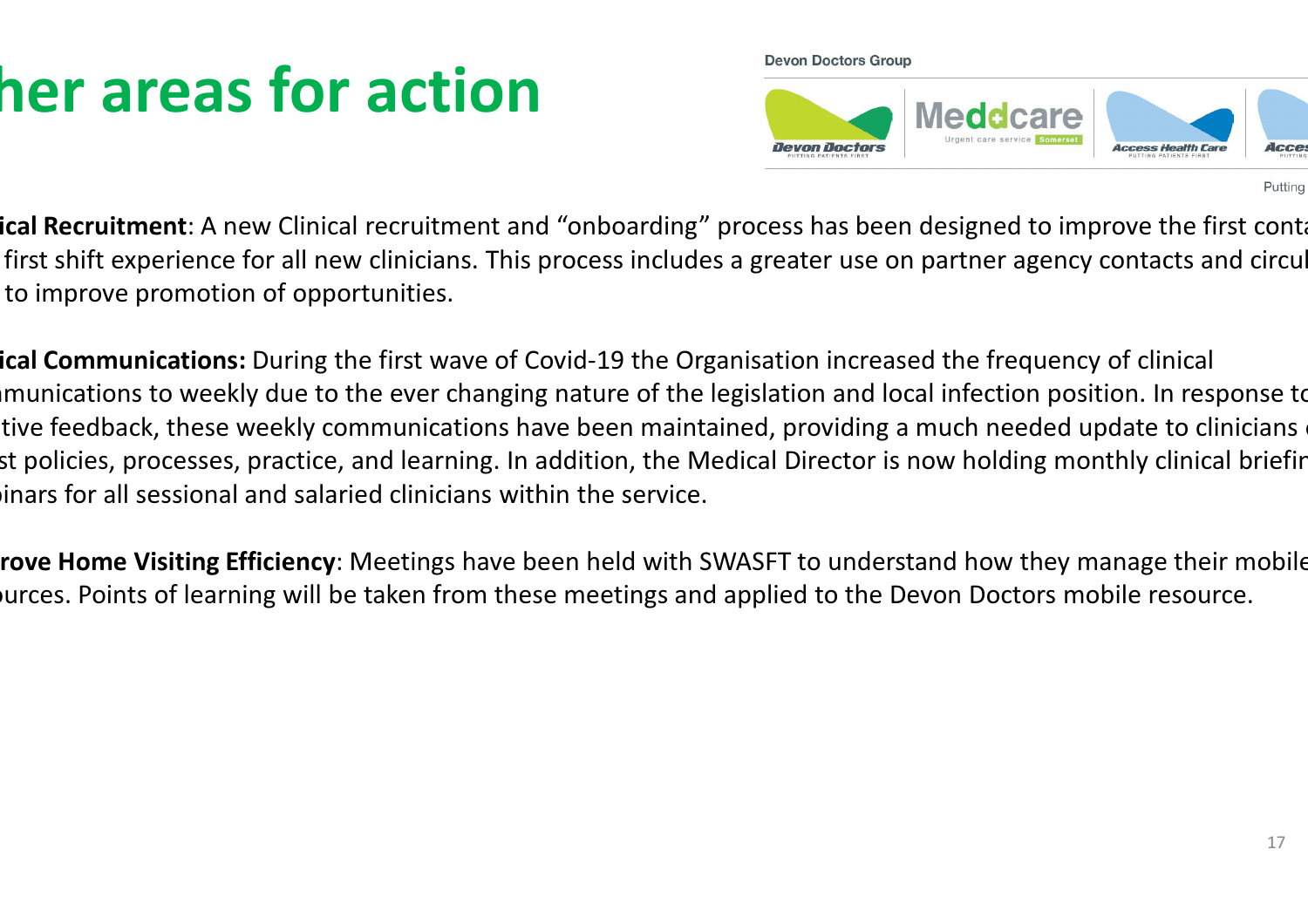# **OH Performance**

#### **Devon Doctors Group**

•

•

•

•











- Devon NQR9 Performance is improving compared to the summer months as the new triage model is introduced. The reduction last week ( $w/c$  19.10) was due to reduced fill in core clinical shifts.
- The proxy for DX reporting (top right char shows that urgent calls are being made w timescales 90% of the time on a consister basis.
- Discounting the August Bank Holiday, triag levels have been consistent since June 20
- 18The fall in the proportion of cases being c at triage has fallen as more patients are a be safely seen face to face during the Cov epidemic. This level is still much higher th normal times (~50%)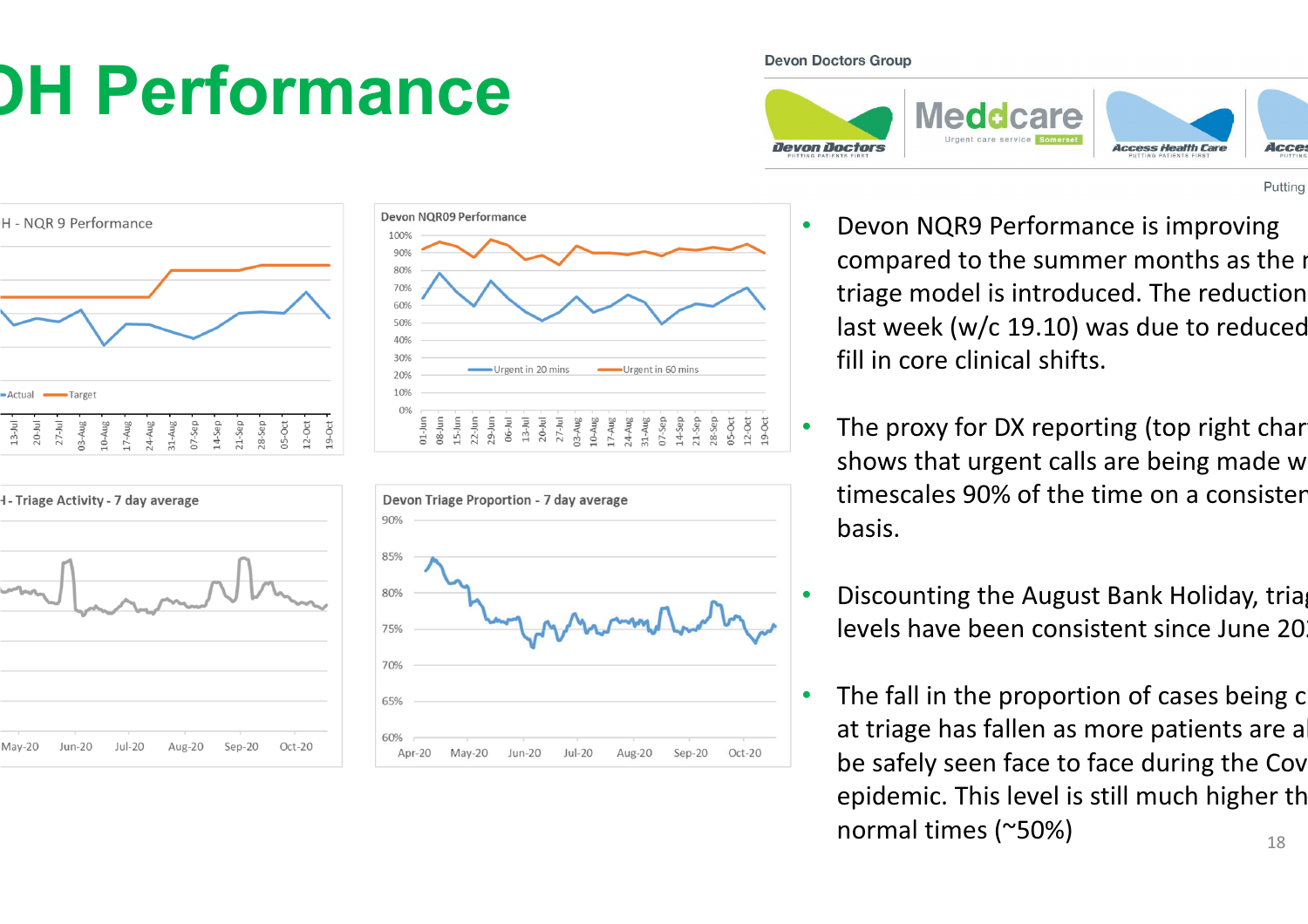### vernance Improvement Plan

**Devon Doctors Group** 



Putting

The GQC identified that it was necessary to improve the Governance arrangements to ensure that learning was en from Serious Incidents and was implemented across the Organisation to minimise the likelihood of a sin e happening again.

rder to achieve this, the new Governance Framework (overleaf) was implemented to ensure that information urance from across the Organisation is reviewed on a monthly basis and improvement plans are implemer actioned to improve patient safety and performance.

Quality Assurance Committee (QAC) receives assurance and areas for escalation from the four subgroup h of which has a specific focus as set out on the next slide. The QAC escalates areas for improvement to t gramme Management Office (PMO) and provides assurance to the Board. These then complete the feedb le through the QAC to the subgroups. This ensures that a cycle of continuous improvement is embedded ughout the organisation.

19ddition, a review of the Governance arrangements identified that it was necessary to further embed goverr cesses within the wider organisation. In order to address this a network of Quality Champions was created f members (clinical and non-clinical) across the Organisation. The Quality Champions have two roles; firstl re information about areas of concern from within the Organisation, and secondly to cascade learning bacl Organisation when improvements are made.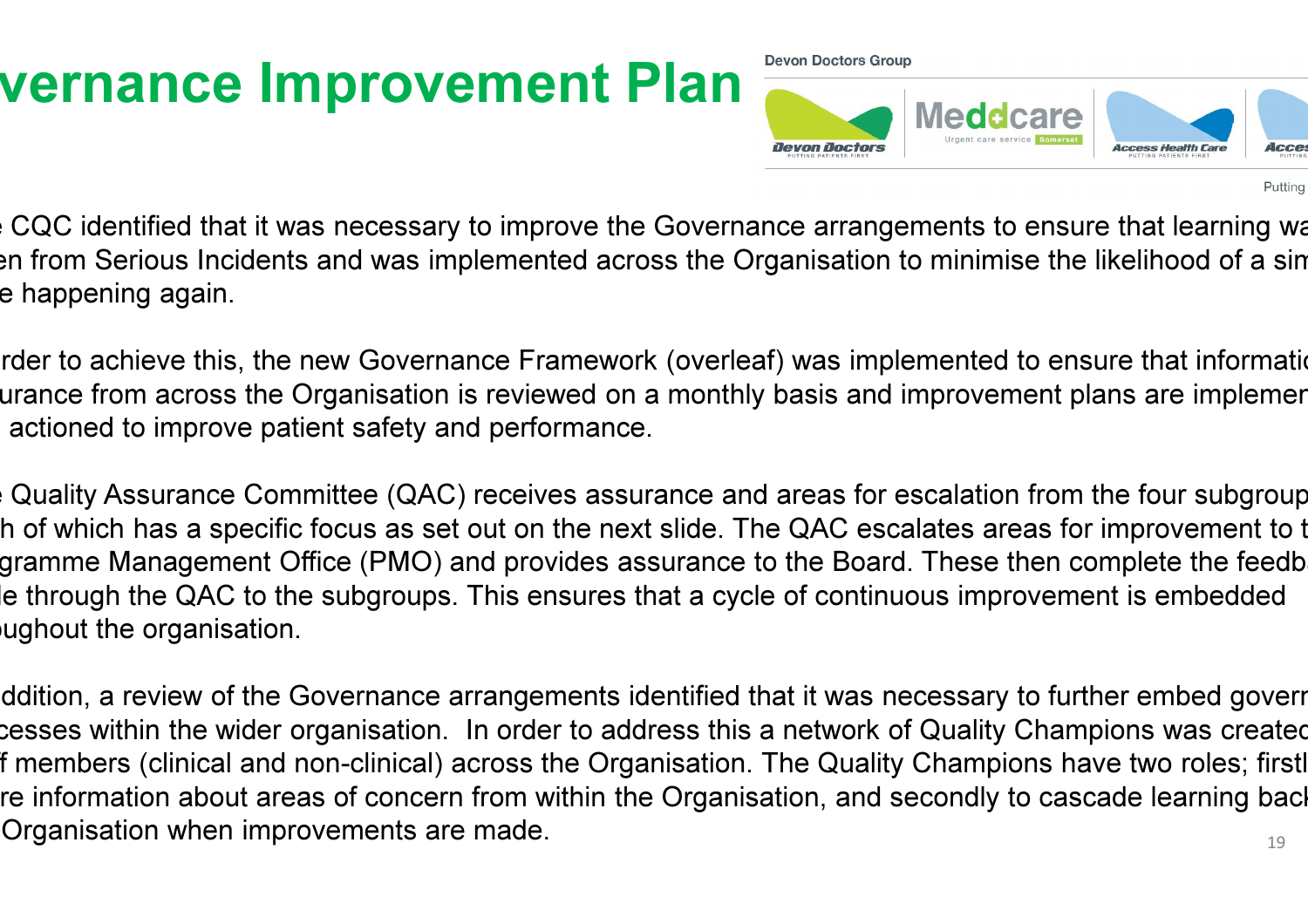#### vernance Framework

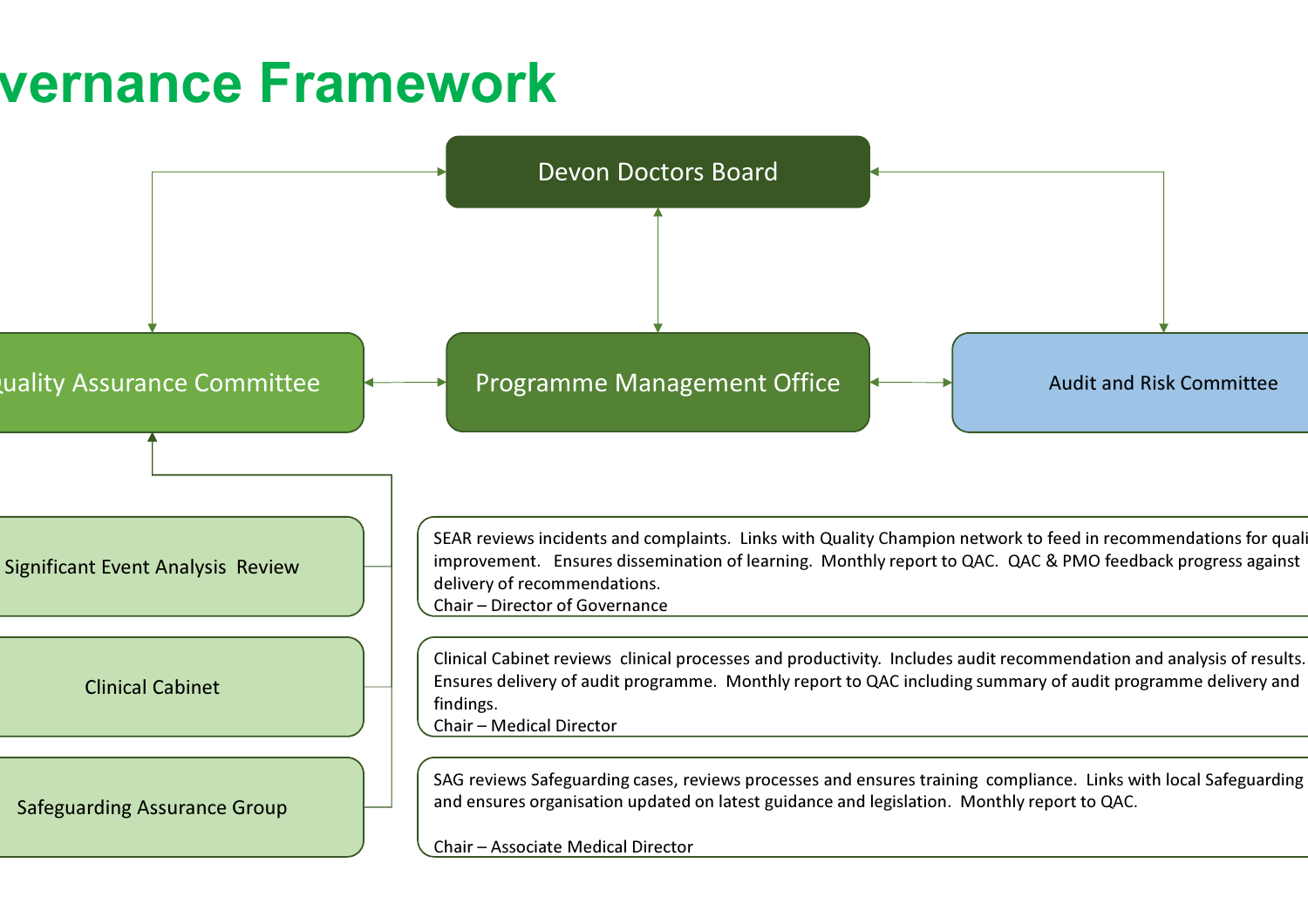### tient Safety Improvements

**Devon Doctors Group** 



Putting

C identified that while the service had delays in providing care to patients, it was necessary to improve the oversigh t within the call queue. All patients are given advice to call 111 back (or 999 in an emergency) if their symptoms wor er, it was identified that it was necessary to introduce a number of key measures to improve patient safety within th alongside improvements to performance.

Lead IUCS Clinician plays a critical role in monitoring of the clinical queues, both to ensure that cases are correctly ritised and also that response times are appropriate and based on clinical acuity. Key areas of responsibility for the I S Clinician include:

- Monitoring the clinical queue/s to ensure that patients receive a clinical response appropriate for the acuity of their presenting conditional conditions. (see below for details pertaining to specific workstreams).
- Supporting direct booking of appropriate cases from 111 to TC by way of reviewing 'contact' dispositions from 111 and streaming appropriate cases to TC without prior telephone consultation, (thereby avoiding delays and inefficiencies inherent in the double h of cases in a 'total triage' model).
- Supporting fellow clinicians on shift where clinical advice from an experienced colleague is required (including the service's own H Visiting Paramedics). As well as being on a dedicated telephone extension and also contactable via Adastra's internal messaging s the Lead IUCS Clinician carries a dedicated mobile telephone to facilitate communication with clinicians in the field.
- Supporting operational colleagues where decisions around appropriate deployment of finite clinical resources are being made  $-$  t include participation in operational conference calls where appropriate.
- Undertaking telephone consultations where there is the capacity to do so, with a focus on high priority/high acuity cases eg ED/9 revalidation, HCPs on scene, palliative cases.
- 21A system is in place to enable all Lead IUCS contacts to be audited so that the role can be further developed and improved.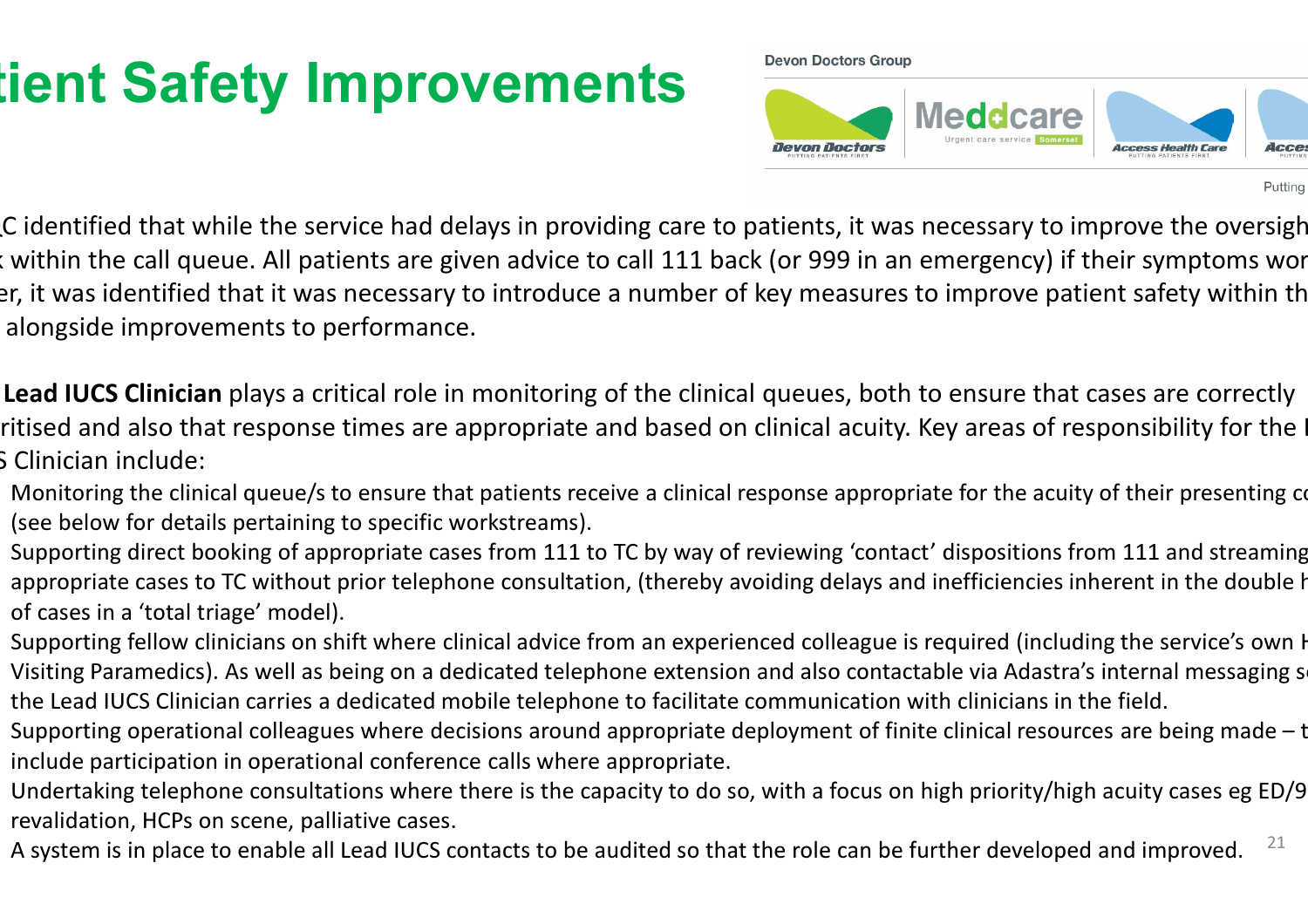# her areas for action

**Devon Doctors Group** 



Putting

ge Comfort Calling: Resource (40 hours) has been secured to provide comfort calling for patients in the triage queue re their call time has breached. These calls determine whether the patient's symptoms have deteriorated (leading t Ilation of their call priority), improved, or stayed the same, and to advise them that they are still in the call queue ar uld escalated their concerns if their symptoms deteriorate further. All patients in the queue for more than two hours ifort call. Approximately 85% of those patients that need a comfort call get one, and of those 98% are called within utes.

**ne Visit Comfort Calling:** This has been introduced where a Home Visit is due to breach its target time. This is under he mobile clinician and performs the same role as the Triage Comfort Calling.

Ilation Policy: The escalation triggers (OPEL) have been split out between triage and face to face activity so that esca on can be taken based on the specific pressure within the service.

g Wait Audits: A monthly review of patients who have experienced a delay in treatment is undertaken to determine ther they have come to harm while they have awaited care. The outcome of this monthly review is reported to the inet and QAC, with the necessary recommendations being made to the PMO for implementation.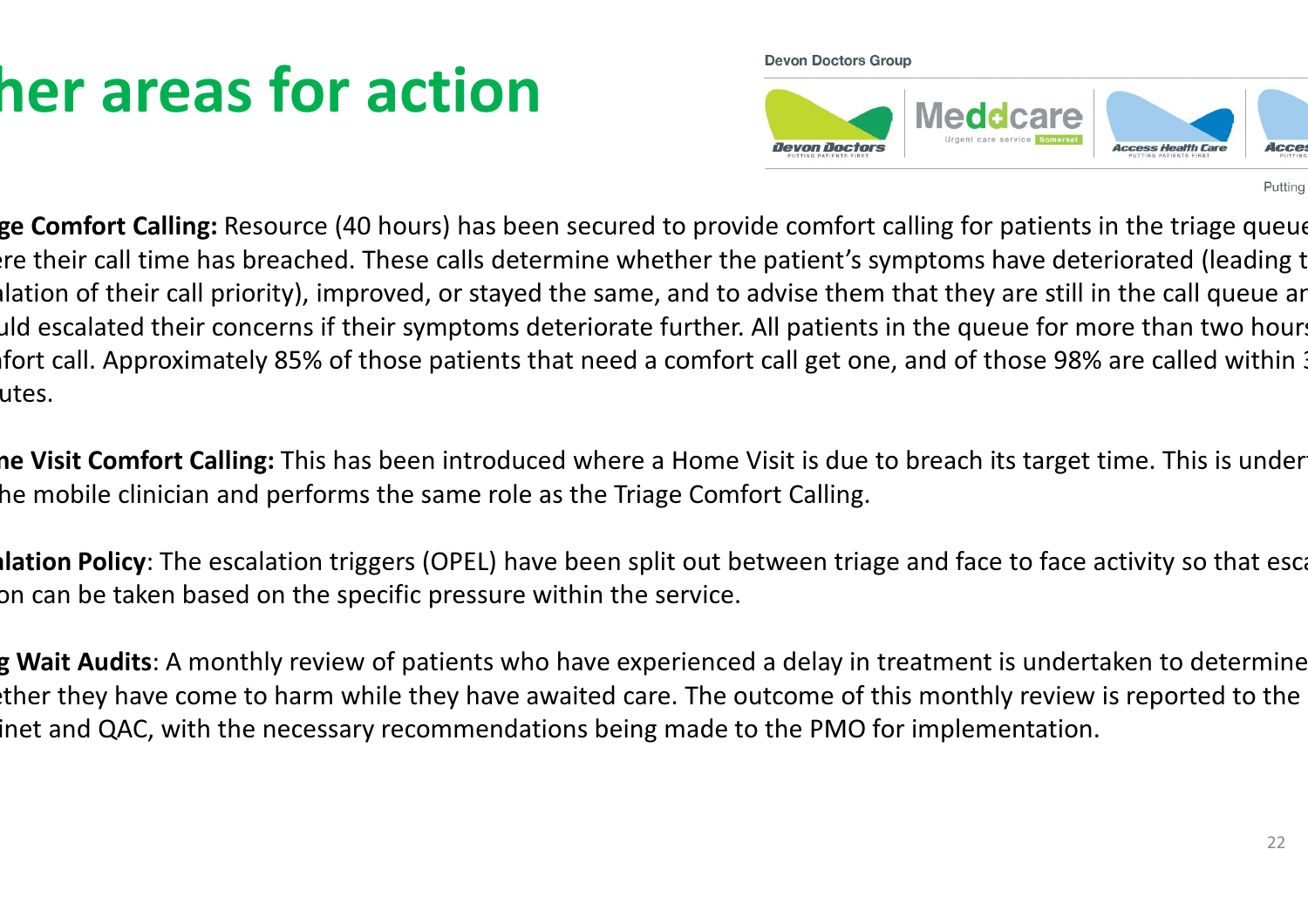**Devon Doctors Group** 



Putting

# CQC Improvement PlanAssurance Processes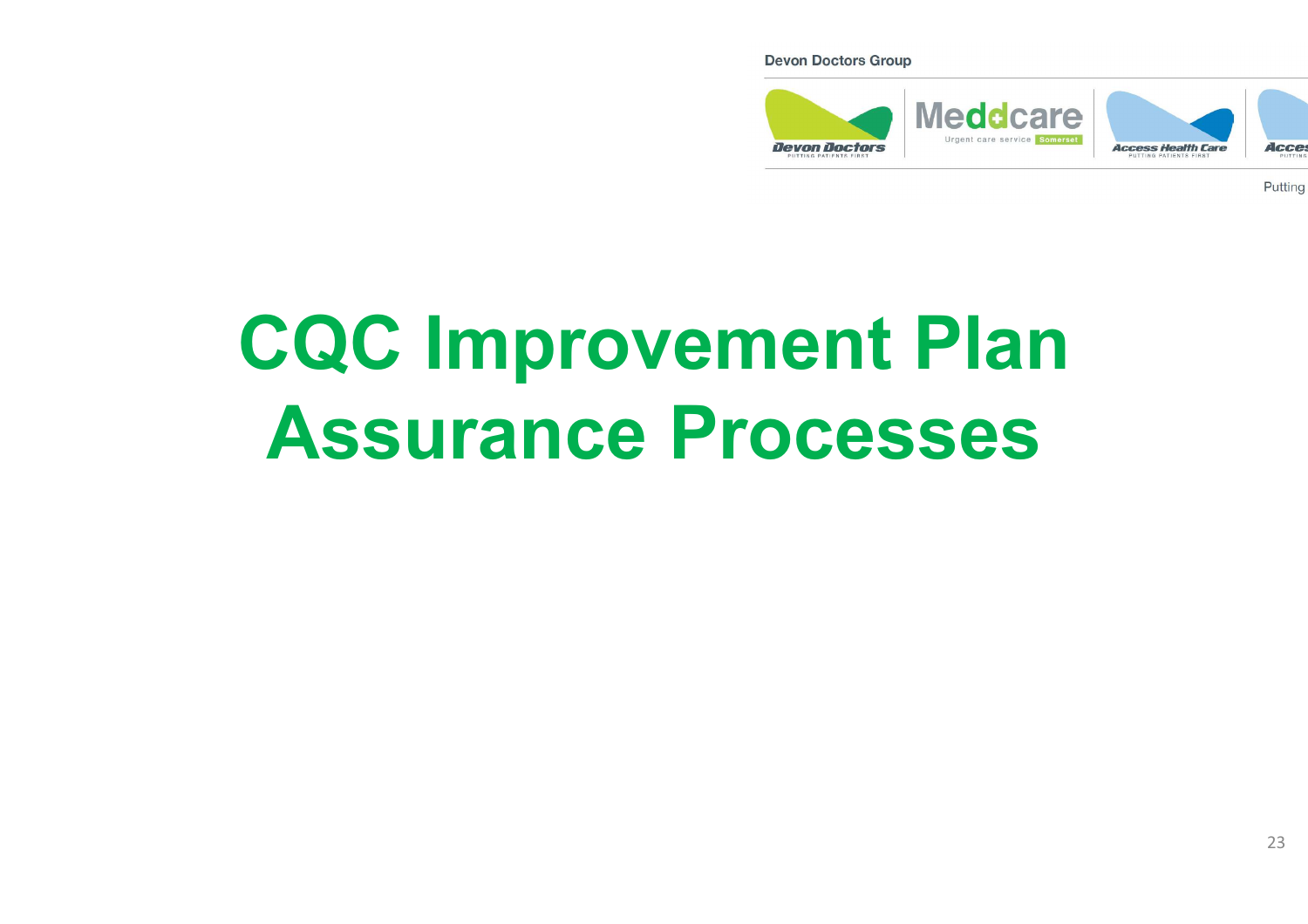### **Surance Processes**

**Devon Doctors Group** 



Putting

Ilowing governance and assurance steps are in place within the CQC Improvement programme of work to that delivery of key actions is monitored and assurance is provided to the Executive, Board, CCGs, and C mely basis.

- nthly Devon Doctors Board meetings
- ekly Devon Doctors Board Briefing and assurance pack.
- ekly joint Devon CCG, Somerset CCG, and Care Quality Commission assurance touchpoint meeting.
- ice weekly CQC Improvement Executive chaired by the Chief Executive Officer, and attended by directors hior managers from across the business as well as the NED Finance Director and NED Turnaround Directo
- ekly PMO assurance meeting with each of the Senior Responsible Officers from the workstreams. Opporti internal check and balance of progress being made with performance and patient safety improvement.
- ekly workstream meetings with attendees from across the business to develop and undertake action plans iver improvements in patient safety and performance.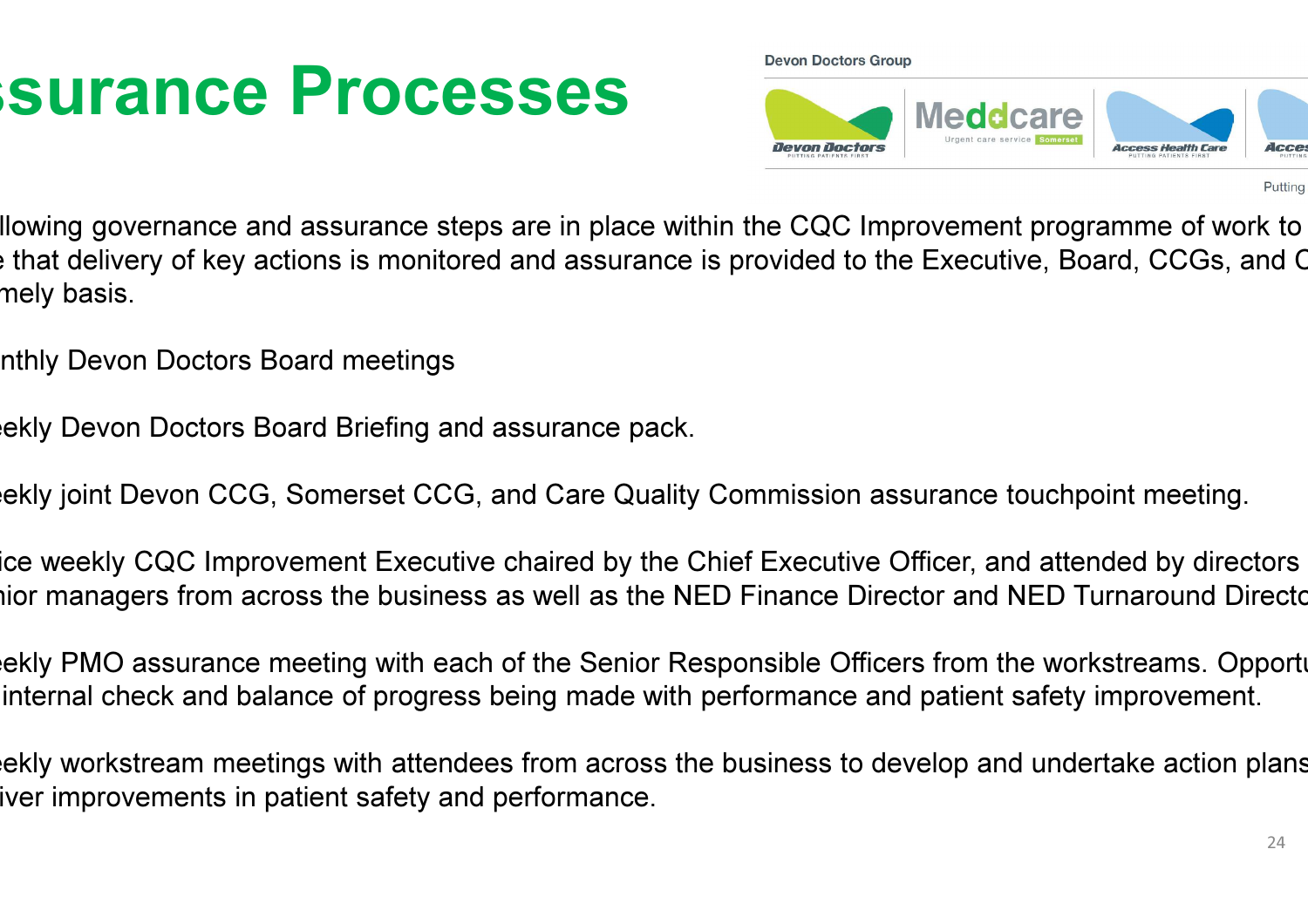#### **Devon Doctors Group**



Putting

# **Appendix A: Conditions of Registration**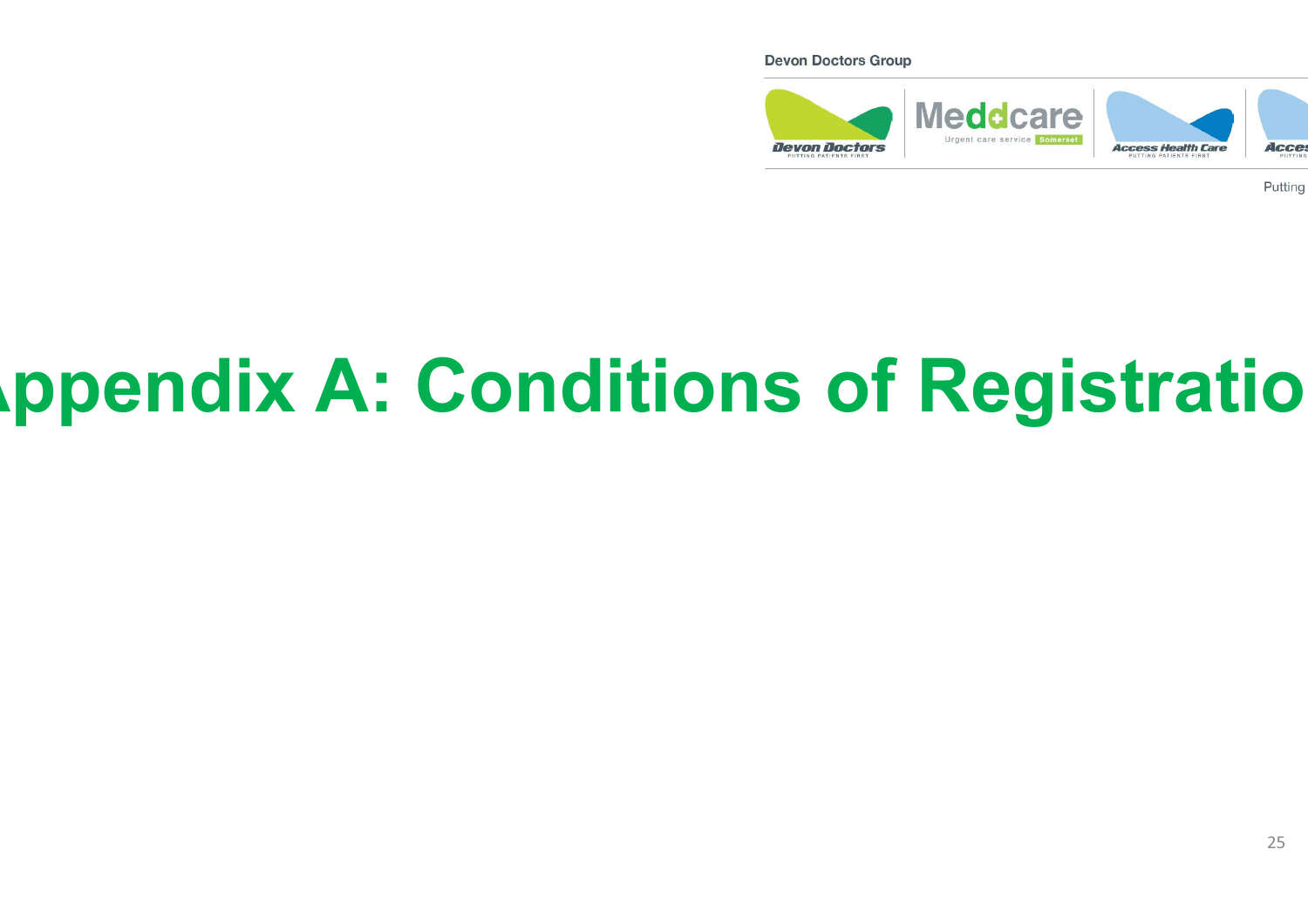#### **Inditions of Registration** Meddcare **Devon Doctors** Acces

Putting

registered provider must provide the Care Quality Commission with written documentation by 11 August 2020 that sets o ey will implement a safe system to ensure delays to care and treatment are reduced and there is always appropriate (in tionally determined targets) call answering, triaging, prioritising and call backs to patients across the NHS 111 service in<br>. I backs and comfort calling, across the Out of Hours GP service in Devon and Somerset.

registered provider must provide the Care Quality Commission with written documentation by 11 August 2020 setting ou vider will ensure adequate numbers of suitably qualified, competent and skilled members of staff for the provision of the von contract, across all provider sites. This documentation needs to clearly outline how the registered provider will meet ments of patients accessing the NHS 111 Devon service. This would include how the registered provider intends to asse t capacity and resources and how it intends to plan and safely deliver this to meet patients' needs, in relation to a reduc nber/percentage of calls to the NHS 111 service being abandoned and an increase in the number/percentage of calls to 1 service answered within 60 seconds. The report must document the steps to ensure the required improvement is mad ber 2020.

registered provider must provide the Care Quality Commission with written documentation by 11 August 2020 setting ou vider will ensure adequate numbers of suitably qualified, competent and skilled members of staff for the provision of the 3P Service for Devon and Somerset. This documentation needs to clearly outline how the registered provider will meet t ments of patients accessing the Out of Hours GP Service for Devon and Somerset. This would include how the registere r intends to assess the relevant capacity and resources and how it intends to plan and safely deliver this to meet patien in relation to patients awaiting a telephone assessment from the Out of Hours GP service. The report must document th s ensure the required improvement is made by 09 October 2020.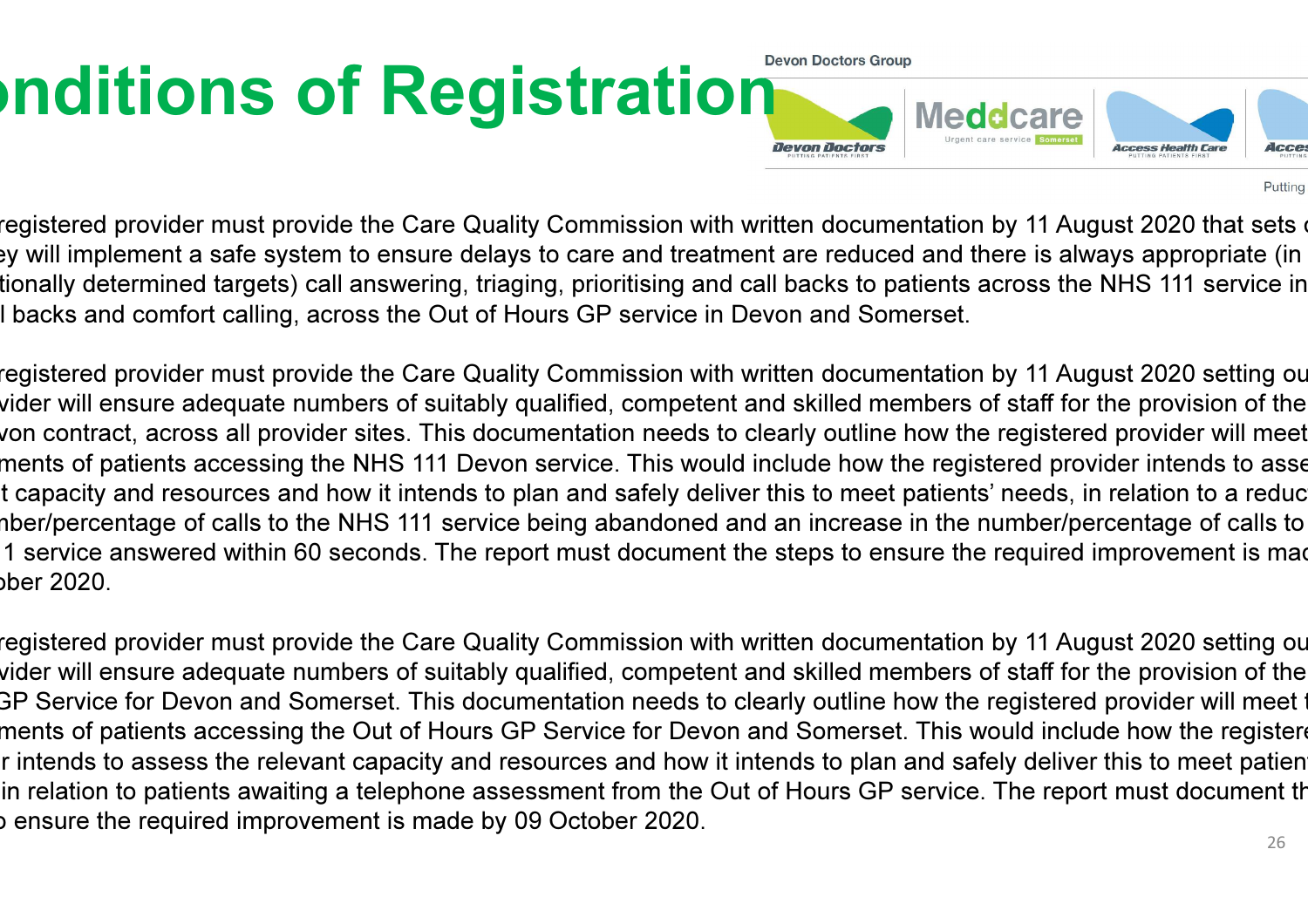#### **Inditions of Registration** Meddcare **Devon Doctors** Acces

Putting

registered provider must implement and maintain sufficient oversight of governance processes across the NHS 111 Dev and provide the Care Quality Commission with written documentation by 11 August 2020 setting out how the service in ss, monitor and improve the quality and safety of the NHS 111 Devon service. This must include the identification, revie g shared from significant events and serious incidents. This oversight of improvement must include senior leaders and r nt scrutiny and challenge at a board level. This would document how the provider will monitor progress against plans to e the quality and safety of the NHS 111 service and take appropriate action without delay where progress is not achieve ed. Furthermore, the registered provider must by, 11 August 2020 establish an effective system to ensure the identificati use analysis of any patterns or trends in low performance within the NHS 111 Devon service in relation to the r/percentage of calls being abandoned and the number/percentage of calls being answered within 60 seconds. The repo boument the steps to ensure the required improvement is made by 28 August 2020.

registered provider must implement and maintain sufficient oversight of governance processes across the Out of Hours in Devon and Somerset and provide the Care Quality Commission with written documentation by 11 August 2020 settin e service intends to assess, monitor and improve the quality and safety of the Out of Hours GP service. This must includ cation, review and learning shared from significant events and serious incidents. This oversight of improvement must inc eaders and receive sufficient scrutiny and challenge at a board level. This would document how the provider will monito is against plans to improve the quality and safety of the Out of Hours GP service and take appropriate action without de progress is not achieved as expected. Furthermore, the registered provider must, by 11 August 2020 establish an effecti to ensure the identification and root cause analysis of any patterns or trends in low performance within the GP Out of H in relation to delays in patients receiving safe and timely care.